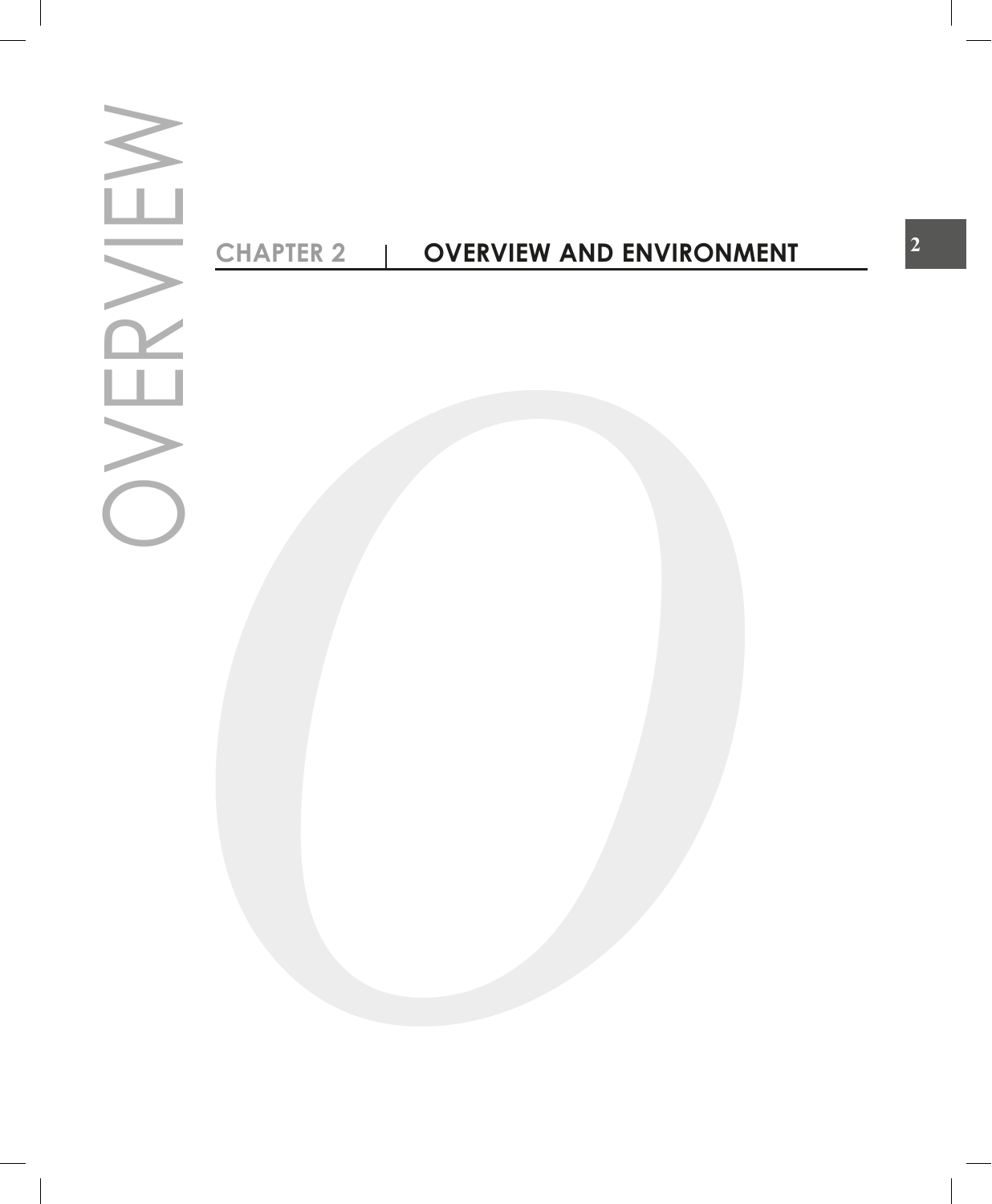#### **OVERVIEW AND ENVIRONMENT**

Chapters 1 and 2 of the *PMBOK*® *Guide* provide a basic structure for the field of project management. These chapters introduce project management and the context or environment in which projects operate. Together, these first two chapters contain many important definitions and concepts that must be understood before attempting the remaining chapters of the *PMBOK*® *Guide*.

Project management overview questions on the CAPM exam mainly cover definitions, concepts, and approaches. You must be very familiar with PMI terminology. Projects, programs, portfolio management, stakeholders, project and product life cycles, organizational structures, and influences are among the topics covered.

PMI has created a standard which documents the processes needed to manage a project. These processes are based on good practices that are practiced on most projects, most of the time. However, the *PMBOK*® *Guide* states that not all the processes need be, or even should be, applied to all projects all of the time. The project managers and their teams need to consider each process and determine if it is appropriate to their specific situation. This procedure is called **tailoring** by PMI.

PMI feels that the processes and interactions among processes described in the *PMBOK*® *Guide* should serve as a standard for project management. An organization's **project management methodology** documents the variances from the *PMBOK*® *Guide* standard.

Operations management, although it may be impactful to the daily activity of a project manager, is considered outside the scope of formal project management.

#### **EXAM TIP**

Reference the Glossary of the *PMBOK*® *Guide* frequently to learn PMI terminology.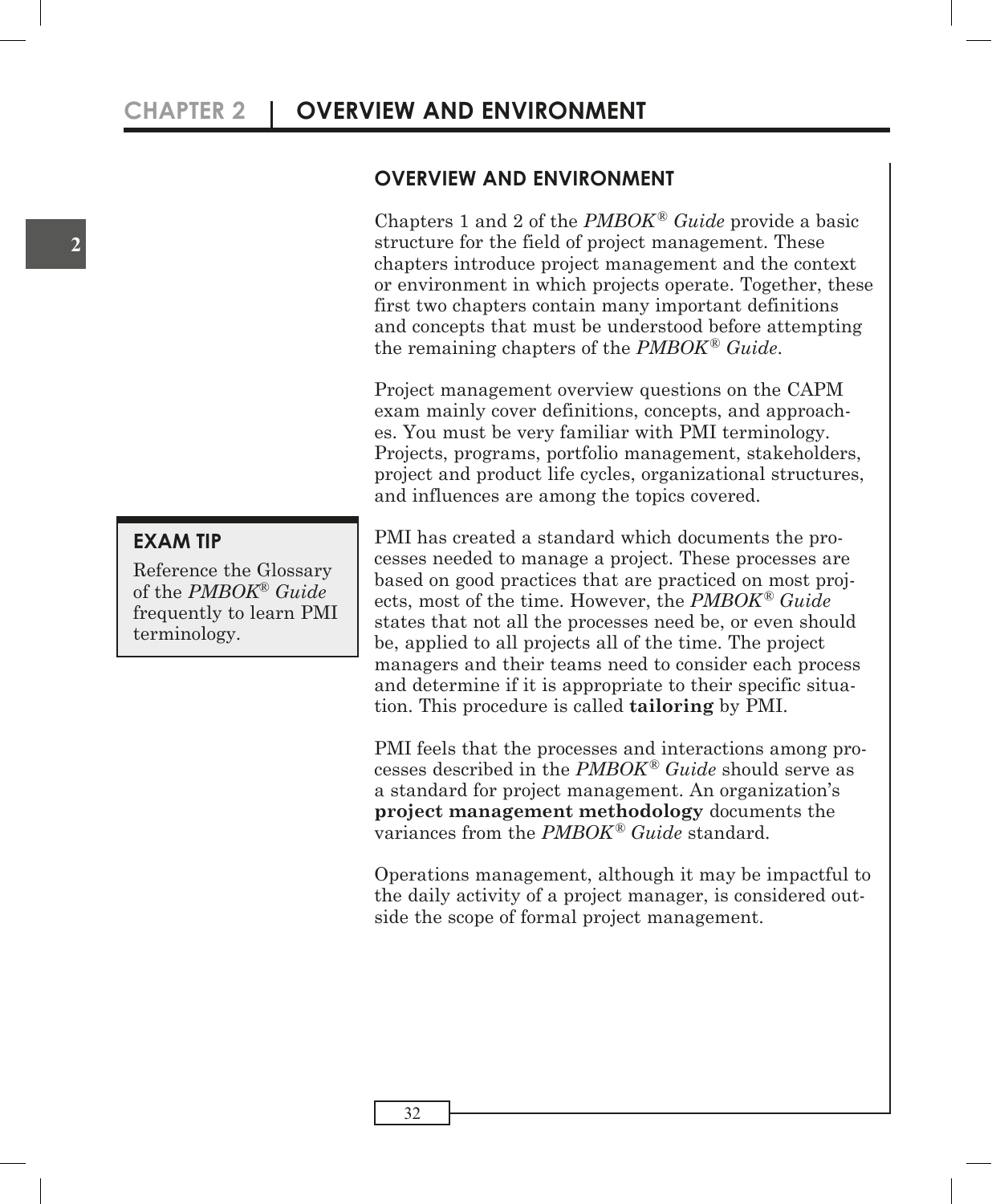#### **Key Definitions**

**Assumption**: a factor in the planning process that is considered to be true, real, or certain, without poof or demonstration.

**Benefits management plan**: the documented explanation defining the processes for creating, maximizing, and sustaining the benefits provided by a project or program.

**Business case**: a documented economic feasibility study used to establish validity of the benefits of a selected component lacking sufficient definition and that is used as a basis for the authorization of further project management activities.

**Business value**: the net quantifiable benefit derived from a business endeavor. The benefit may be tangible, intangible, or both.

**Colocation**: project team members are physically located close to one another in order to improve communication, working relations, and productivity.

**Constraint**: a limiting factor that affects the execution of a project, program, portfolio, or process.

**Enterprise environmental factors**: conditions, not under the immediate control of the team, that influence, constrain, or direct the project, program, or portfolio.

**Good practice**: a specific activity or application of a skill, tool, or technique that has been proven to contribute positively to the execution of a process.

**Input**: a tangible item internal or external to the project that is required by a process before that process proceeds.

**Needs assessment**: a systematic process for determining and addressing needs, or "gaps," between current conditions and desired conditions or "wants." The discrepancy between the current condition and wanted condition must be measured to appropriately identify the need.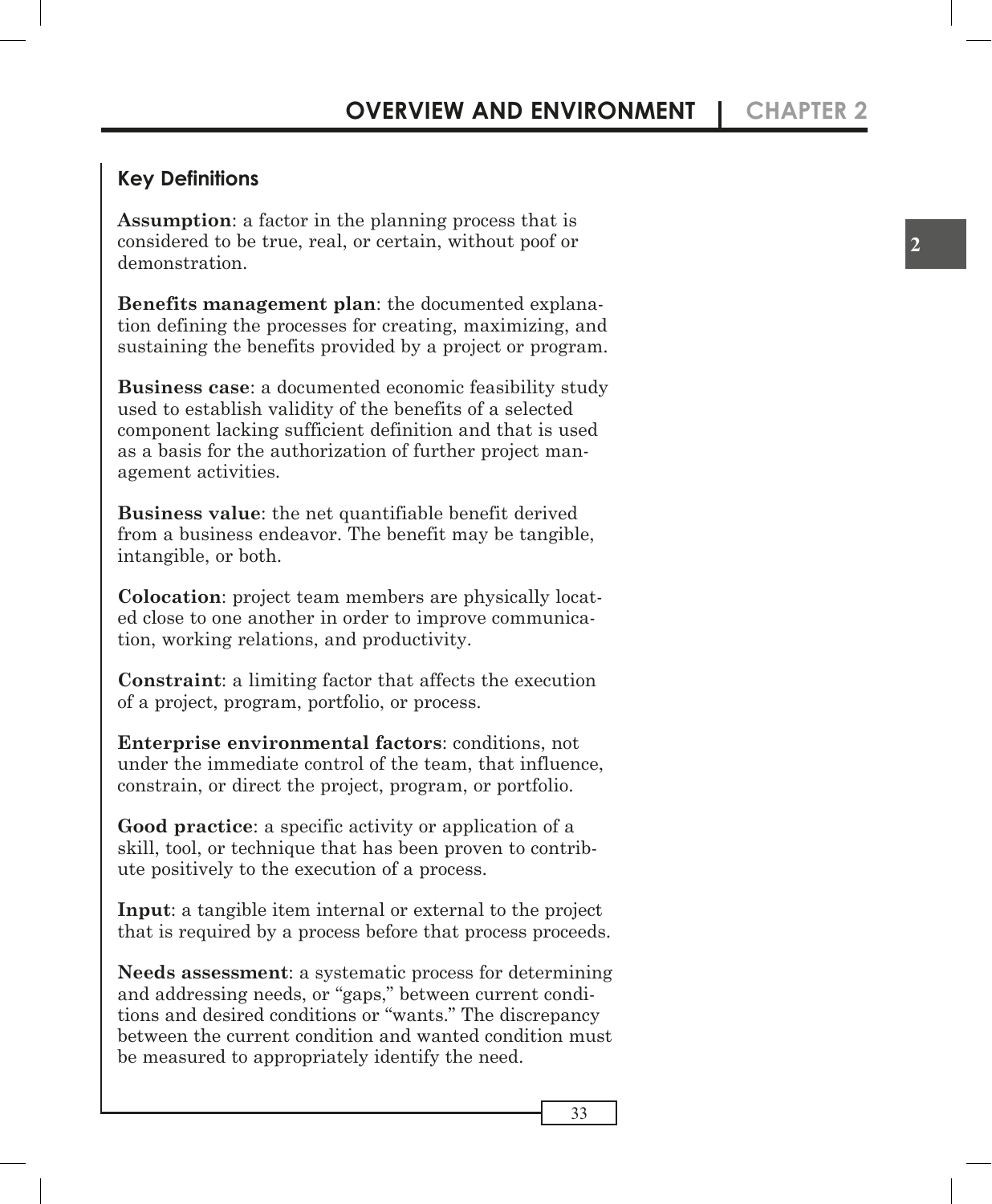**Operation**: ongoing work performed by people, constrained by resources, planned, executed, monitored, and controlled. Unlike a project, operations are repetitive; for example, the work performed to carry out the day-to-day business of an organization is operational work.

**Organizational knowledge base**: an integral component of knowledge management systems. A knowledge base is used to optimize information collection, organization, and retrieval for an organization, or for the general public.

**Organizational process assets**: plans, processes, policies, procedures, and knowledge bases that are specific to and used by the performing organization.

**Output**: a product, result, or service generated by a process. May be an input to a successor process.

**Phase**: one of a collection of logically related project activities usually resulting in the completion of one or more major deliverables. A project phase is a component of a project life cycle.

**Phase gate**: a review at the end of a phase in which a decision is made to continue to the next phase, to continue with modifications, or to end a project or program.

**Portfolio**: projects, programs, subsidiary portfolios, and operations managed as a group to achieve strategic objectives.

**Process**: a systematic series of activities directed towards causing an end result such that one or more inputs will be acted upon to create one or more outputs.

**Process Group**: a logical grouping of project management processes to achieve specific project objectives. There are five Process Groups, and all are required to occur at least once for every project.

**Product life cycle**: the series of phases that represent the evolution of a product, from concept through delivery, growth, maturity, and to retirement.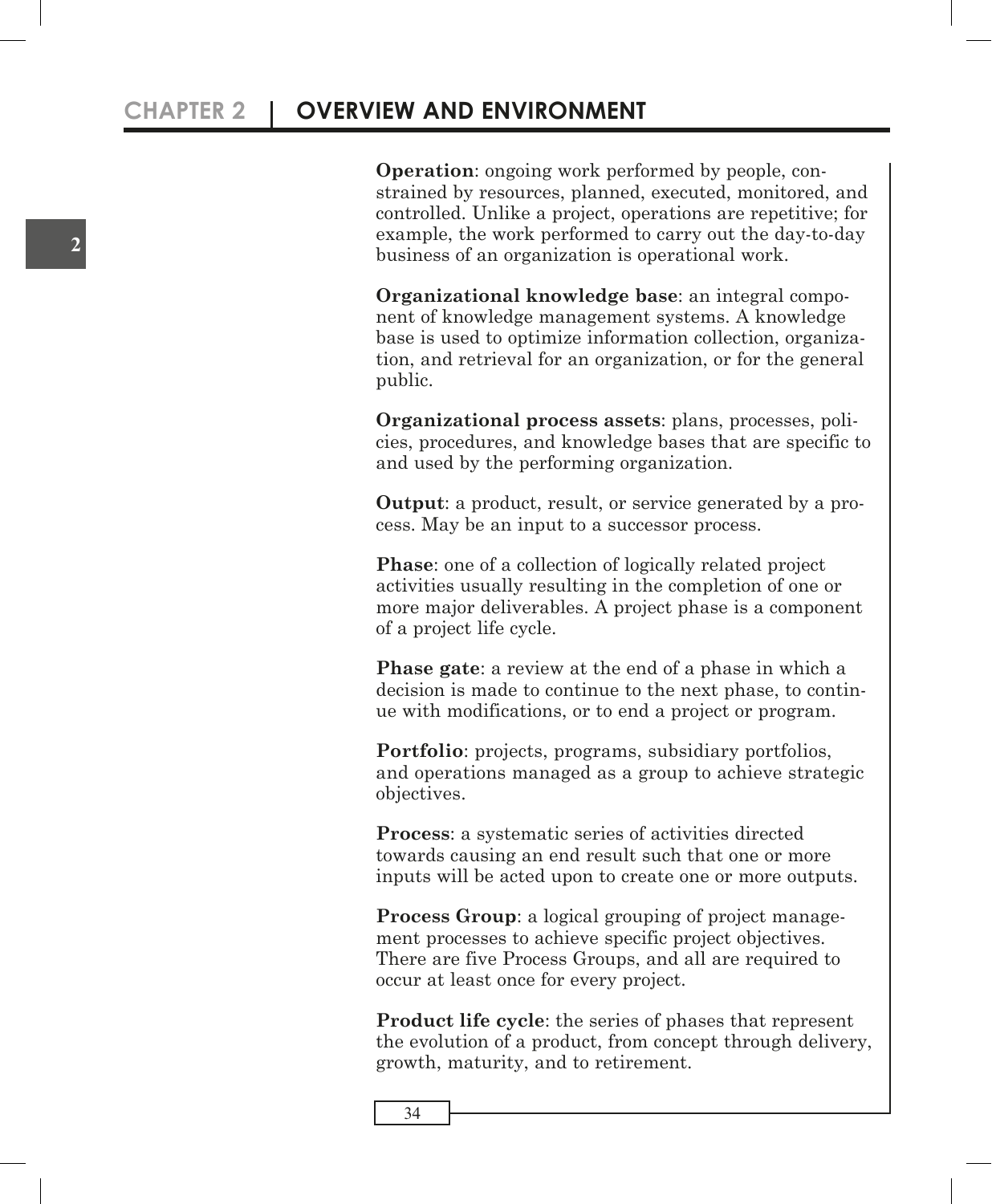# **OVERVIEW AND ENVIRONMENT | CHAPTER 2**

**Program**: related projects, subsidiary programs, and program activities that are managed in a coordinated manner to obtain benefits not available from managing them individually.

**Progressive elaboration**: the iterative process of increasing the level of detail in a project management plan as greater amounts of information and more accurate estimates become available.

**Project**: a temporary endeavor undertaken to create a unique product, service, or result.

**Project life cycle**: the series of phases that a project passes through from its start to its completion.

**Project management**: the application of knowledge, skills, tools, and techniques to project activities to meet the project requirements.

**Project management information system**: the information system consisting of the tools and techniques used to gather, integrate, and disseminate the outputs of the project management processes.

**Stakeholders**: an individual, group, or organization that may affect, be affected by, or perceive itself to be affected by, a decision, activity, or outcome of a project, program or portfolio.

**Standard:** a document established by an authority, custom, or general consent as a model or example.

**Subproject**: a component of a project. Subprojects can be contracted out to an external enterprise or to another functional unit.

**Tailoring**: determining the appropriate combination of processes, inputs, tools and techniques, outputs, and life cycle phase to manage a project.

#### **EXAM TIP**

Read the *PMI Lexicon of Project Management*. It provides the foundational professional vocabulary.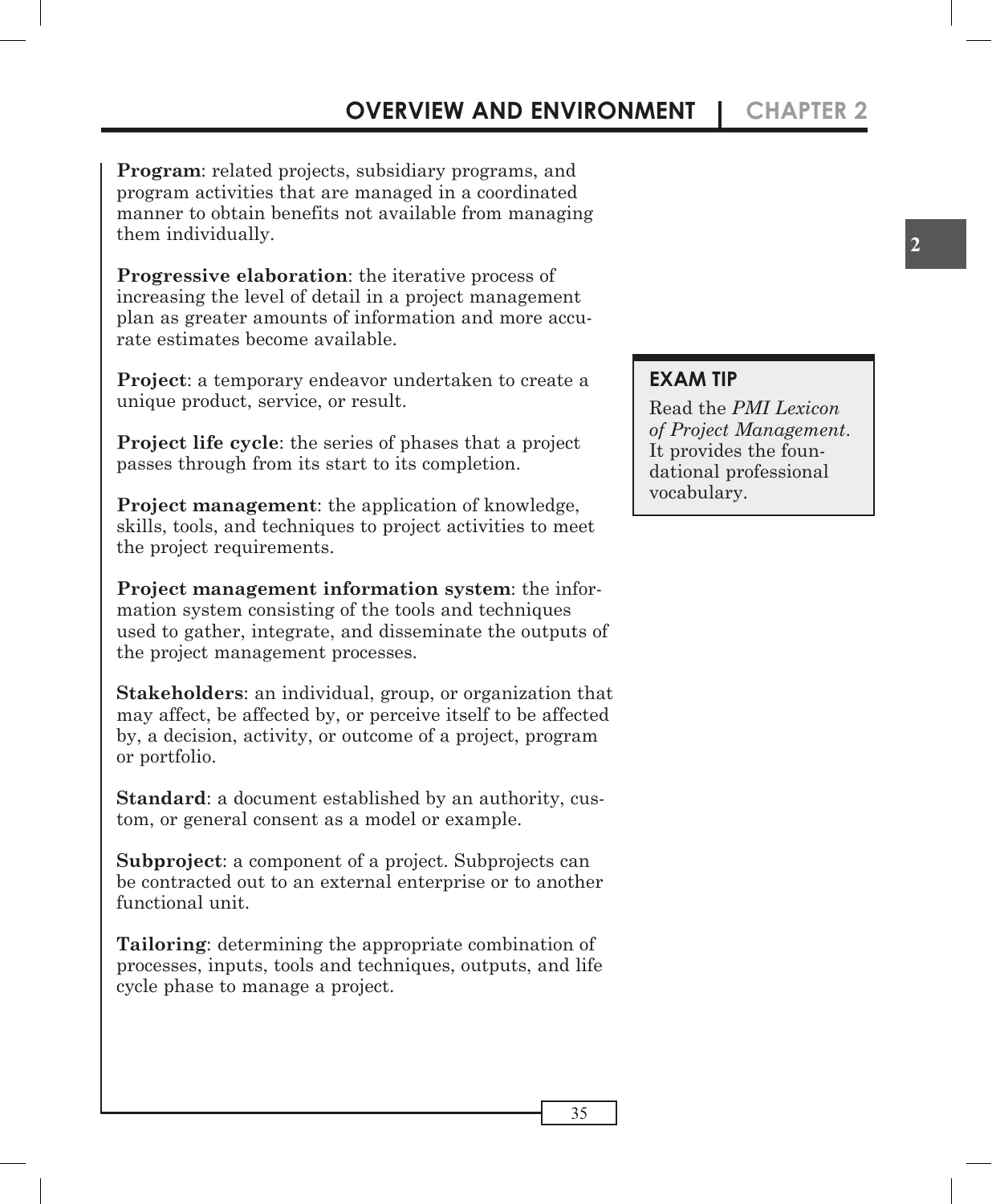**Technique**: a defined systematic procedure employed by a human resource to perform an activity to produce a product or result or deliver a service, and that may employ one or more tools.

**Tool**: a tangible item such as a checklist or template used in performing an activity to produce a product or result.

#### **PROJECTS VERSUS PRODUCTS**

A project is a temporary endeavor that is undertaken to create a unique product, service, or result. When the outcome of a project is related to a product, the outcome of the project could, for instance, be:

- The development of a new stand-alone product
- The addition of new functions or features to an existing product
- The development of a component or segment of a product or of an aspect of a product such as a prototype or installation at a new location

A product is an artifact that is produced and is quantifiable. It can either be an end item such as an airplane, or a software application, or it can be a component item such as an engine, or a software feature.

#### **RELATIONSHIPS BETWEEN PROJECT MANAGEMENT, PROGRAM MANAGEMENT, AND PORTFOLIO MANAGEMENT**

Many organizations use the terms project, program, and portfolio very loosely. For the exam, you must understand the specific definitions of each term and how they relate to one another. In addition, you must recognize that a project manager's function is very different from the function of a program manager or portfolio manager.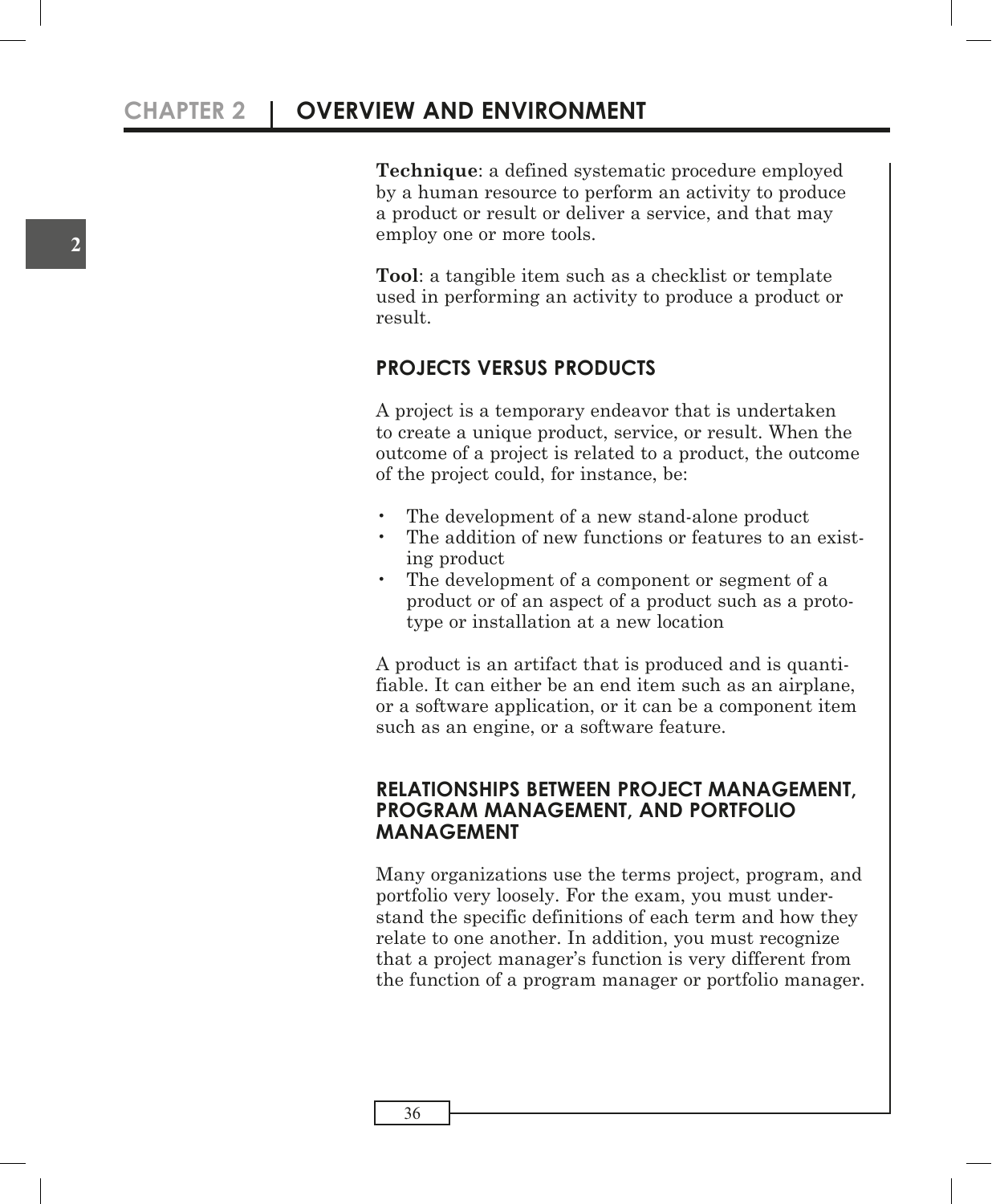#### **Projects, Programs, and Portfolios**

**Projects** are unique, one-time endeavors with a defined beginning and end. They have specific objectives to fulfill, which are achieved through the coordination of interrelated tasks and activities.

Projects are not independent events within an organization. They are one piece of an overall strategic plan. The projects that an organization undertakes should facilitate the achievement of that strategic plan. They should be prioritized so that the most important projects are given every opportunity to succeed and should regularly be re-assessed as to their impact on the overall corporate vision.

A **program** is a collection of related projects, subsidiary programs, and program activities that are interdependent, and are all necessary to optimally deliver on the program objectives.

Managing projects within a program adds complexity and requires additional coordination between the projects within the program. However, program management can enhance the value of projects by coordinating seemingly independent activities. Programs may include elements of related work outside of the scope of the discrete projects in the program.

A **portfolio** is a group of projects, programs, subsidiary portfolios and operations that are coordinated to execute on **business strategy** and **organizational vision**. The projects or programs in the portfolio may not be interdependent or directly related.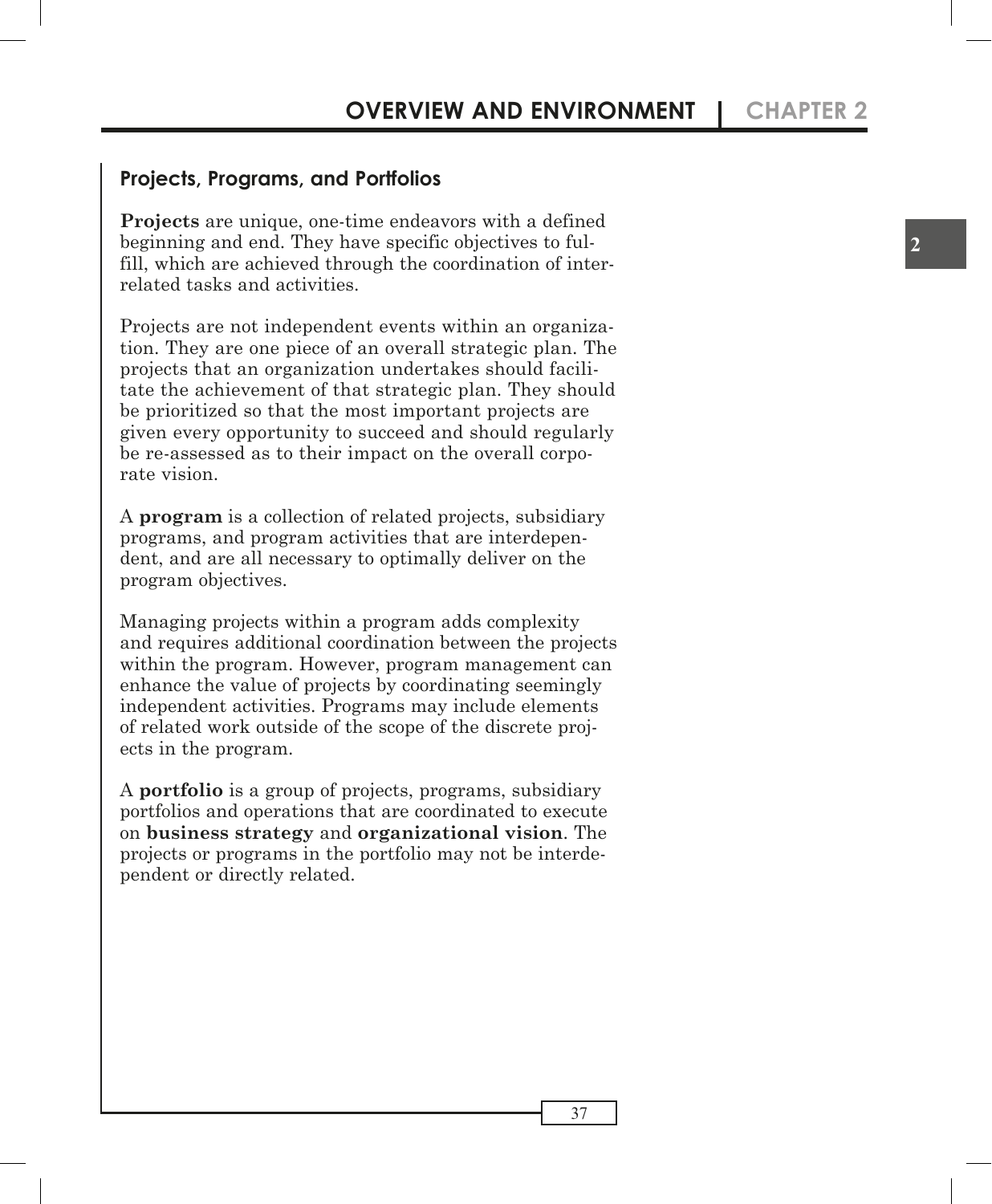There is usually no lack of projects within an organization, but every organization has a limited amount of time, money, staff, expertise, assets, and other resources. Two aspects that are most important in choosing projects are critical, specialized resources and money. There are always more "good" projects that could be selected than there are resources.

**Portfolio management** is the centralized management of one or more portfolios to achieve strategic objectives. Organizations strive to have a balanced portfolio of projects. The balance comes from comparing several factors, which may include:

- External market-driven costs versus internal cost reduction
- Enterprise versus business unit benefit
- Research and development versus existing product lines
- Short-term versus long-term goals
- High risks versus low risks

Portfolio management will aid in managing **scarce resources**. It benefits business units as they plan and execute projects. It provides senior management a way to compare projects across the organization and to consider new prospects that arise during the course of business. It also assists in managing project and organization risks.

Organizations that manage portfolios of projects and programs have a greater capability to plan and predict their financial results. When projects and programs are defined in terms of their contribution to the organization, senior management makes better decisions about the mix of projects and programs and their associated values. Portfolio management helps all levels and business units communicate, which increases the probability that the organization will have long-term financial success.

**2**

#### **EXAM TIP**

Read Table 1-2 of the *PMBOK*® *Guide* to understand the different functions performed by project managers, program managers, and portfolio managers within each Knowledge Area.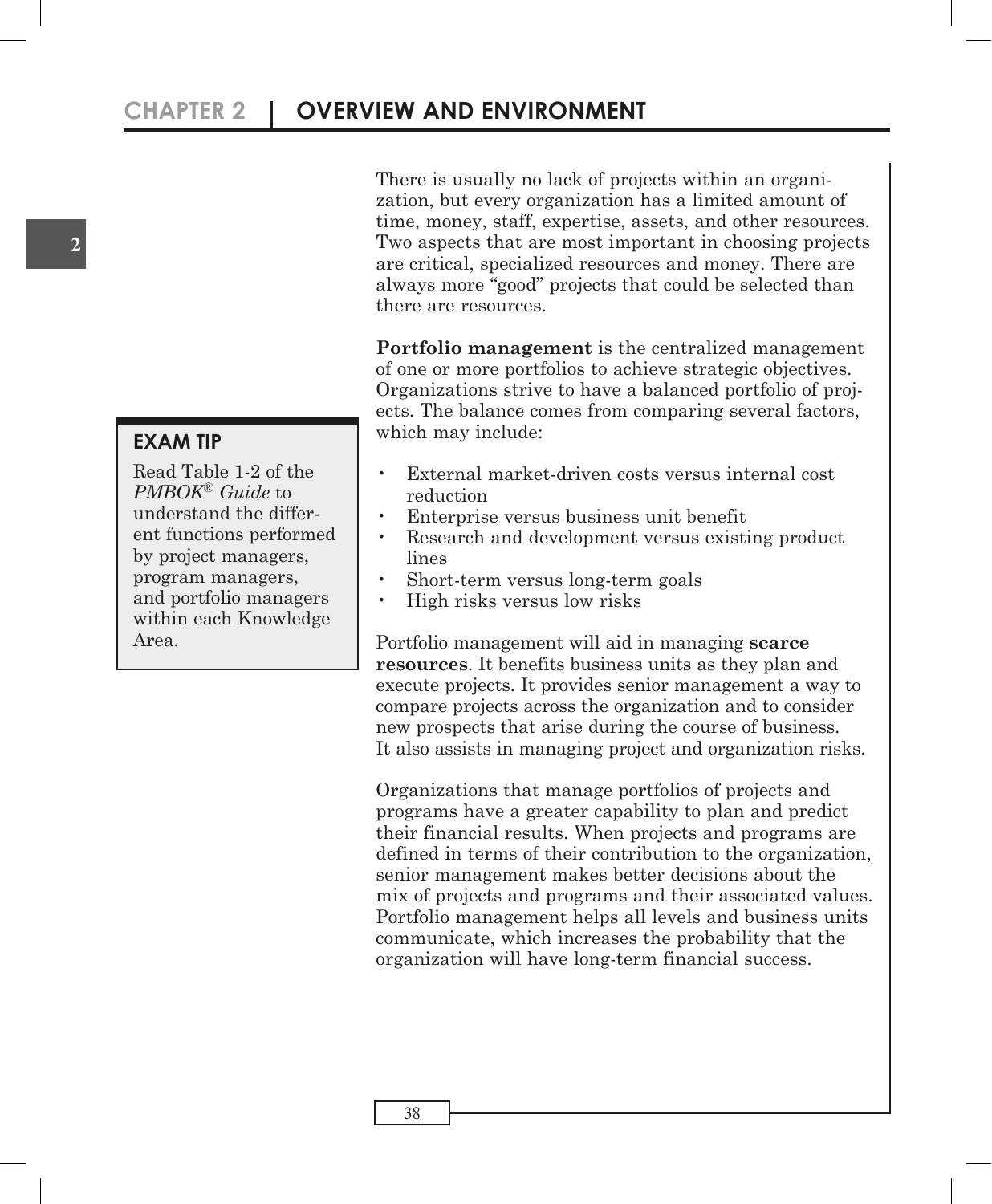#### **PROJECT MANAGEMENT IN OPERATIONS MANAGEMENT AND ORGANIZATIONAL STRATEGY**

The *PMBOK*® *Guide* emphasizes the role projects play within an organization's operations and in strategic planning, and it has also made a clear distinction between operations and project management. You must understand how projects are critical to the operations of a business in achieving organizational goals and how project management supports operations.

No organization will grow without an excellent execution of strategy. An organization chooses projects that directly deliver components of an organizational strategy.

#### **Project and Development Life Cycles**

A project life cycle defines:

- The phases that a project goes through from initiation to closure (the *PMBOK*® *Guide* states that a project contains an initial phase, one or more intermediate phases, and a final phase)
- The work to be done in each phase
- The skills involved in each phase
- The deliverables and acceptance criteria for each phase
- How each phase will be monitored, controlled, and approved before moving to the next phase

A typical project life cycle contains the following four phases, as shown in Figure 2-1.

- **• Starting the project** (the **concept phase**): the problem to be solved is identified. Deliverables from this phase could be:
	- Feasibility studies that clarify the problem to be solved
	- Order of magnitude forecasts of cost
	- A project charter to grant permission for the project to proceed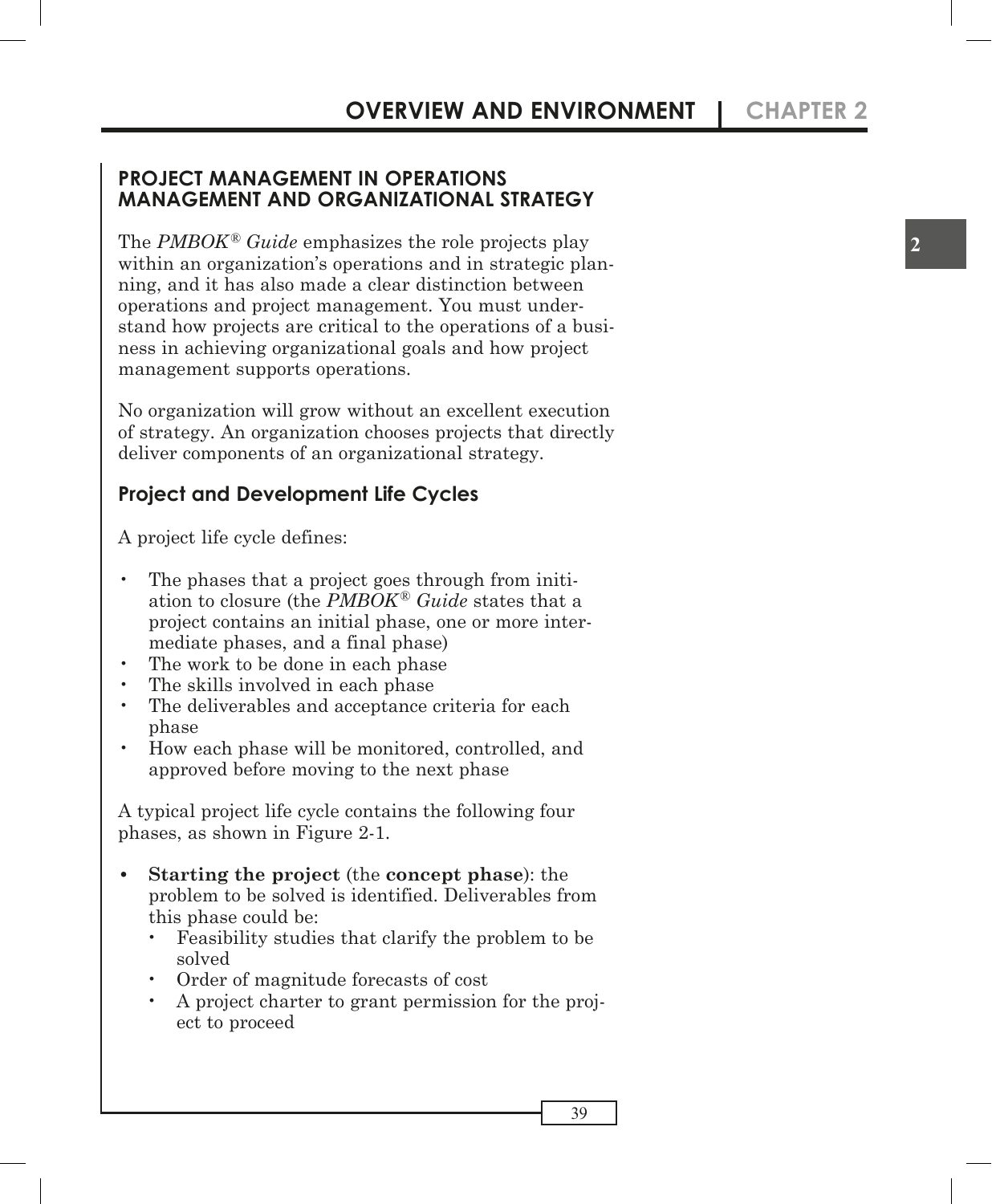# **CHAPTER 2 | OVERVIEW AND ENVIRONMENT**



- **• Organizing and preparing** (the **development and planning phase**): what needs to be done is identified. Deliverables created here include:
	- The scope statement
	- A work breakdown structure (WBS)
	- A schedule baseline
	- A determination of budgetary costs and a developed budget
	- The identification of resources and team members with levels of responsibility
	- A risk assessment
	- A communications management plan
	- The project management plan
	- Control systems and methods for handling change control
- **• Carrying out the work (the implementation and execution phase)**: the actual work of the project is carried out. Deliverables include:
	- Execution results for work packages
	- Status reports and performance reporting
	- Procurement of goods and services
	- Managing, controlling, and redirecting (if needed) scope, quality, schedule, and cost
	- Resolution of problems
	- Integration of the product into operations and the transferral of responsibility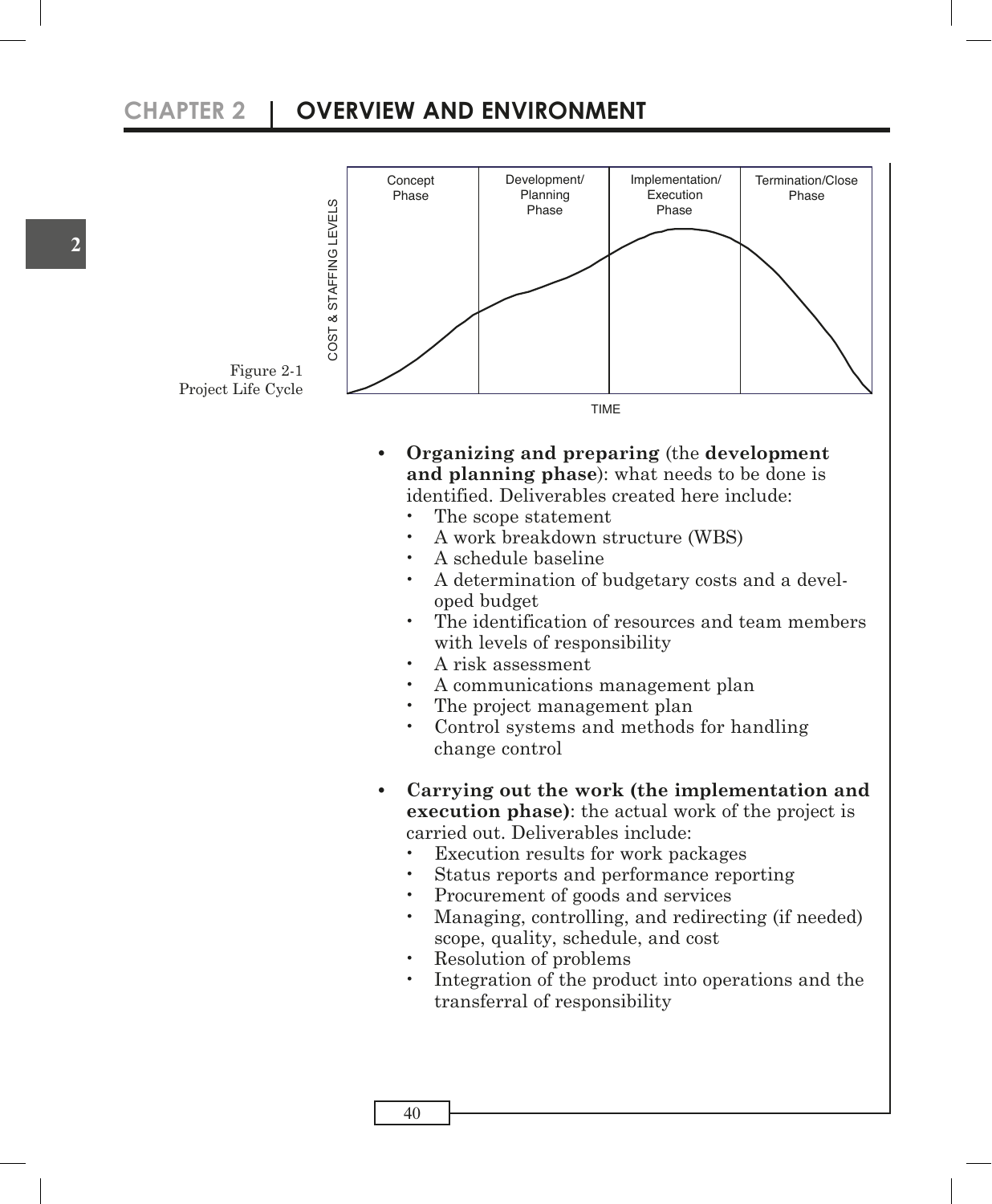- Formal acceptance
- Documented results and lessons learned
- Reassignment or release of resources

The *PMBOK*® *Guide* describes two types of project life cycles—predictive or adaptive.

**Predictive life cycles** are generally used when the product is well understood and the scope, time, and cost of the project can be determined early.

**Adaptive life cycles** allow for iterations of delivery when the details of the project are not well defined and the iterations allow for further discovery in order to determine an appropriate scope, schedule, or cost.

Within these project life cycles, there are various phases which aid in the development of the product, service, or result. These **development life cycles** can be predictive, iterative, incremental, adaptive, or hybrid.

**Predictive development life cycles** are generally used when scope, schedule, and cost are well defined.

**Iterative development life cycles** may be leveraged when each iteration forces a review of schedule and cost estimates.

**Incremental development life cycles** are a planned set of successive deliverables increasing the functionality until the final product is delivered.

**Adaptive development life cycles** allow for a detailed scope definition to be approved before the start of an iteration.

And a **hybrid development life cycle** combines a predictive and an adaptive life cycle.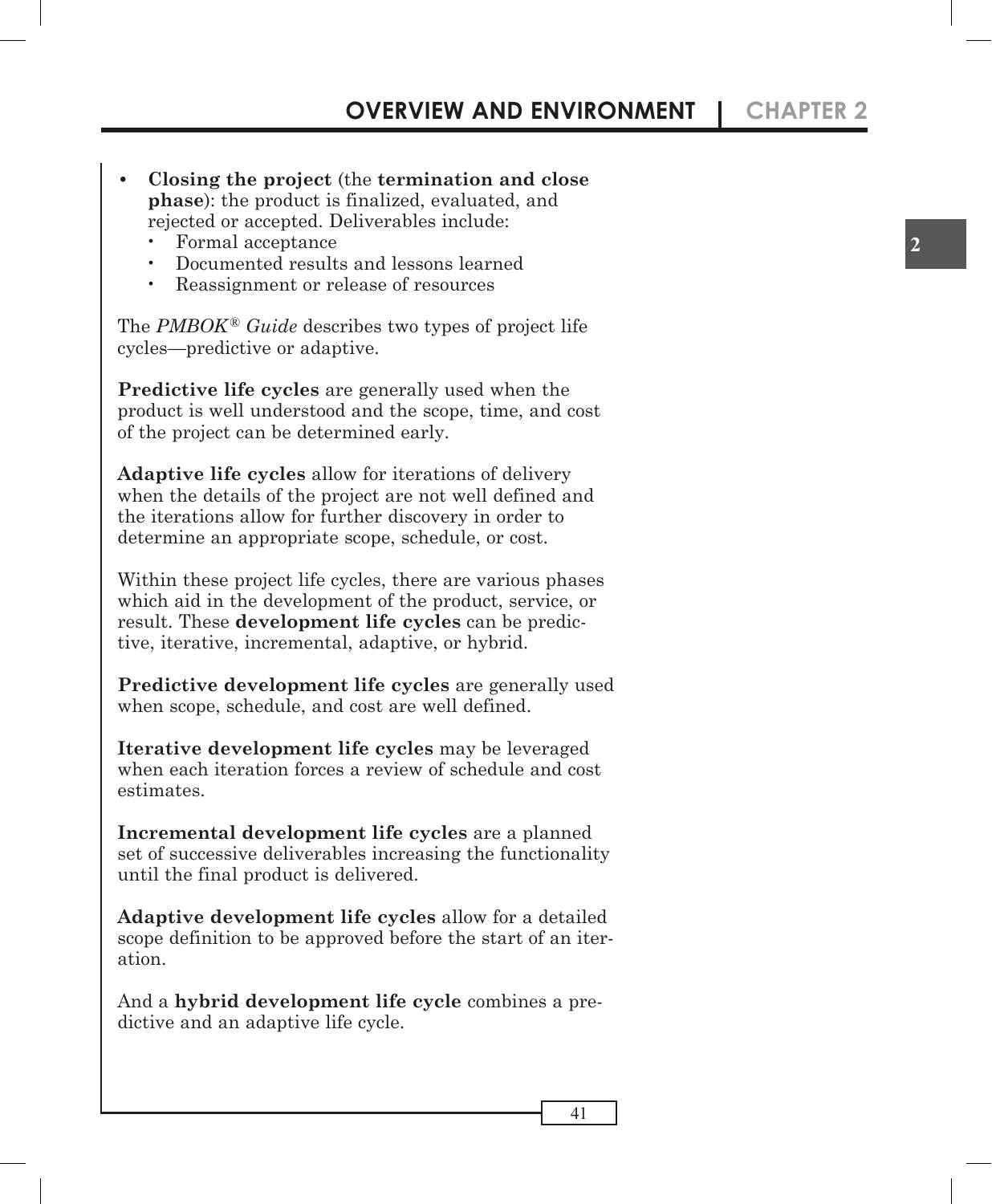#### **Stakeholder Influence**

The curve in Figure 2-2 below demonstrates how important it is for organizations to plan projects. Note that the ability of a stakeholder to influence a change is high at the beginning of a project and decreases as the project progresses. Conversely, the impact or cost of a change is low at the beginning of a project and increases as the project progresses.



#### **Relationship of Project Life Cycle to Product Life Cycle**

The life cycle of a project is only one aspect of the overall **product life cycle**, as Figure 2-3 shows. A project can be initiated to determine the feasibility of a product in the introductory stage of a product life cycle. There may be a second project to address the design and development of the product once the feasibility study has determined the viability of the product.

The number of projects initiated to support the product life cycle will vary from organization to organization and from product to product.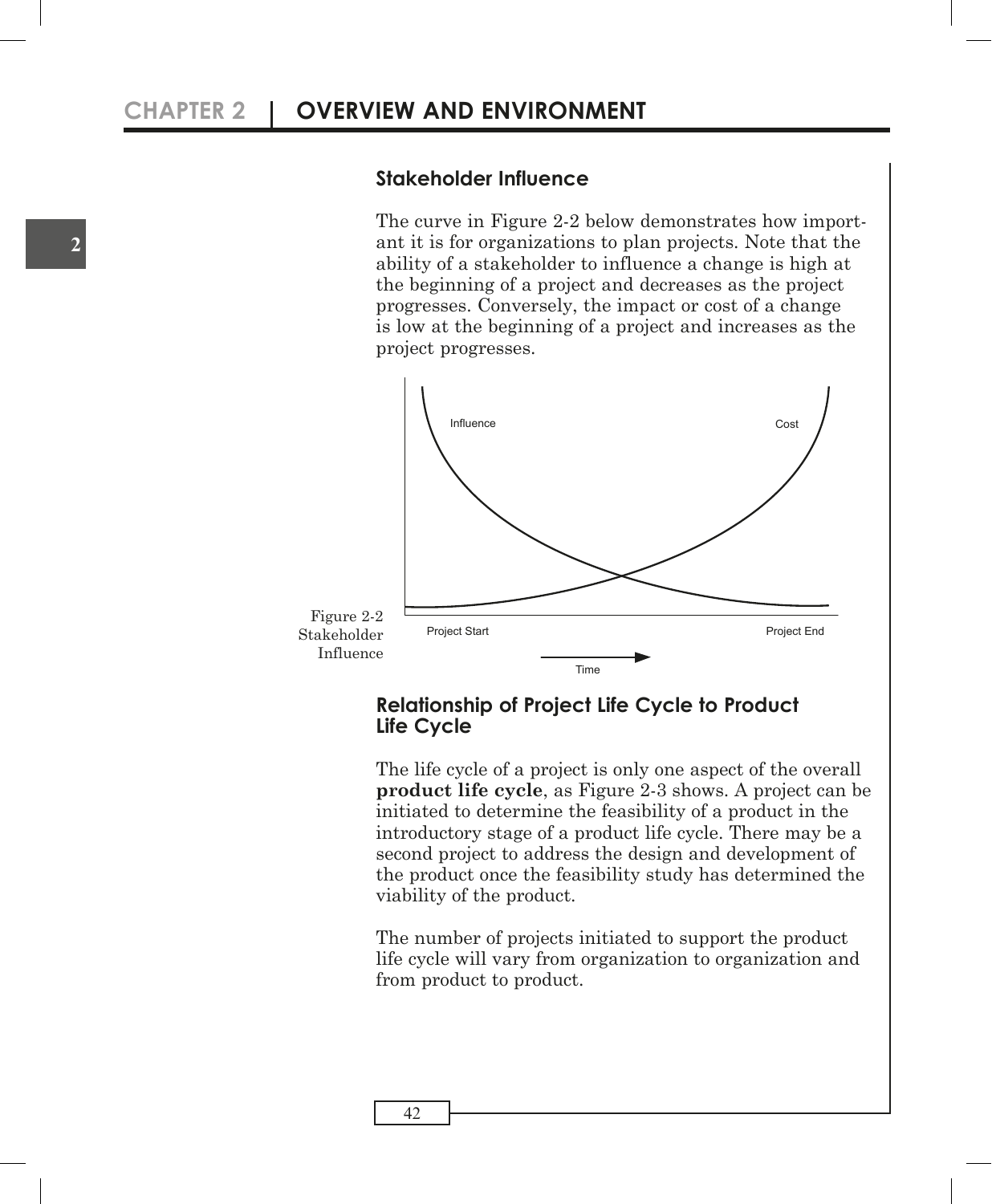

TIME

Project life cycle phases and product life cycle phases are often defined similarly. For example, a project life cycle may start with a feasibility phase to determine if the project can achieve its objectives while the first phase in a product life cycle might consist of a market study to determine if the product will meet sales goals.

Phases of a product life cycle are generally performed in sequence. Although the phases in a project life cycle can be performed sequentially, it is increasingly common that phases overlap or are **iterative**. In an overlapping relationship, the next phase of the product life cycle is initiated before the closing of the previous phase.

**Project phases** are a collection of logically related project actions. Phases can be used in many ways. Like projects and programs, phases allow for a distinct stop and start, allowing for the opportunity to assess progress and determine if any corrective action is needed.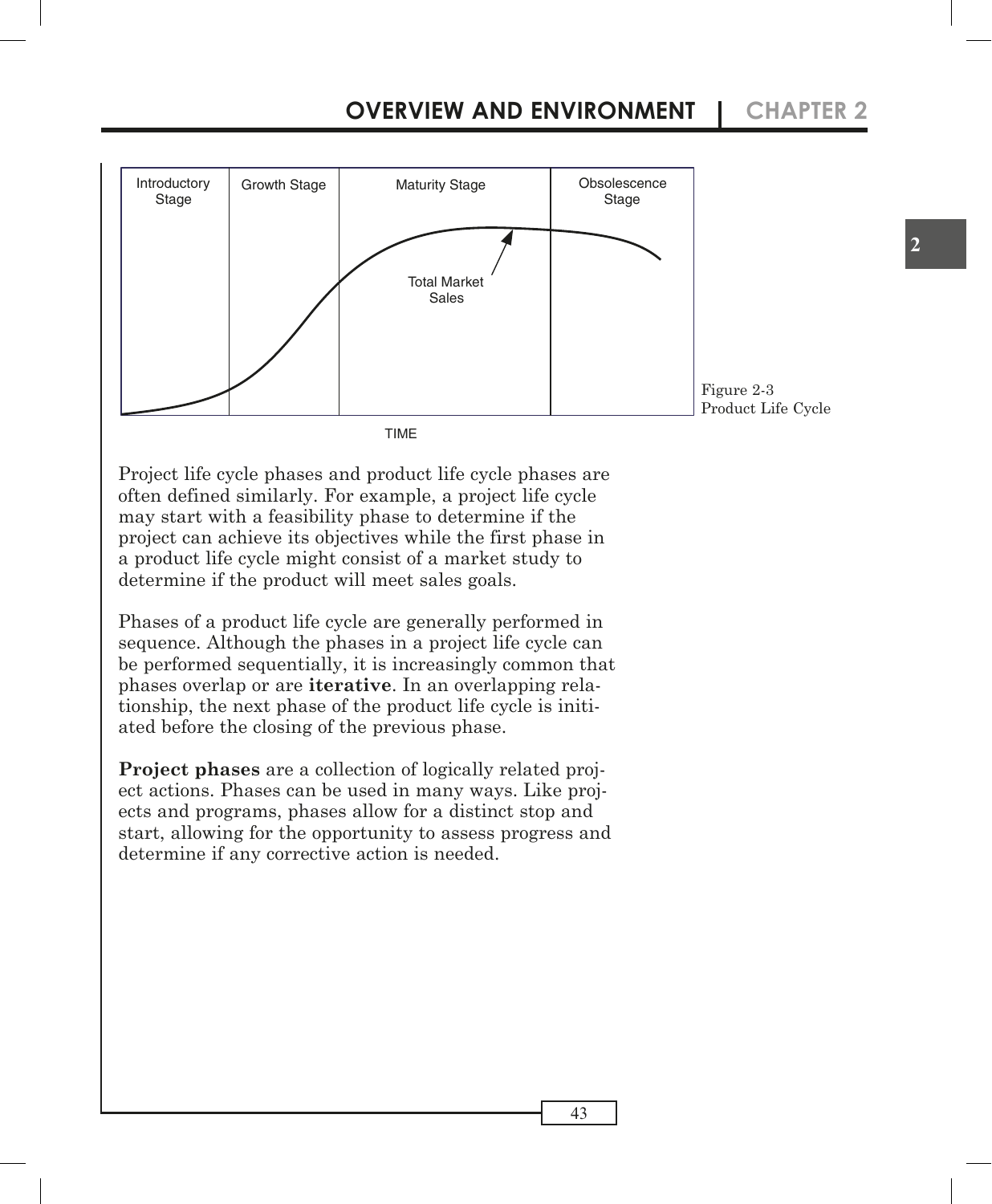#### **PROJECT MANAGEMENT PROCESSES AND PROCESS GROUPS**

The *PMBOK* ® *Guide* defines five Process Groups required for any project. They are:

- **Initiating**: defining and authorizing the project (or phase of the project)
- **• Planning**: defining objectives, refining them, and planning the actions required to attain them
- **• Executing**: integrating all resources to carry out the plan
- **• Monitoring and Controlling**: measuring progress to identify variances and taking corrective action when necessary
- **• Closing**: bringing the project or phase to an orderly end, including gaining formal acceptance of the result

The Process Groups are NOT project phases. In fact, it is not unusual to see all of the Process Groups represented within a single phase of a larger project.

Each Process Group contains a number of processes. There are ten topic-related groupings for the processes called **Knowledge Areas**. The processes associated with a particular Knowledge Area all address a single topic. For example, the processes within the schedule Knowledge Area address defining and planning the project schedule.

The *PMBOK*® *Guide* is organized around these Knowledge Areas; Chapters 4 through 13 define each of the processes within a Knowledge Area in detail, covering the Knowledge Areas of Integration Management, Scope Management, Schedule Management, Cost Management, Resource Management, Quality Management, Communications Management, Risk Management, Procurement Management, and Stakeholder Management. This study guide is organized the same way to facilitate the exam candidate's study effectiveness.

The Process Group lists below show the Process Group, the processes in that group, and, in parentheses, the Knowledge Area in which that process is described.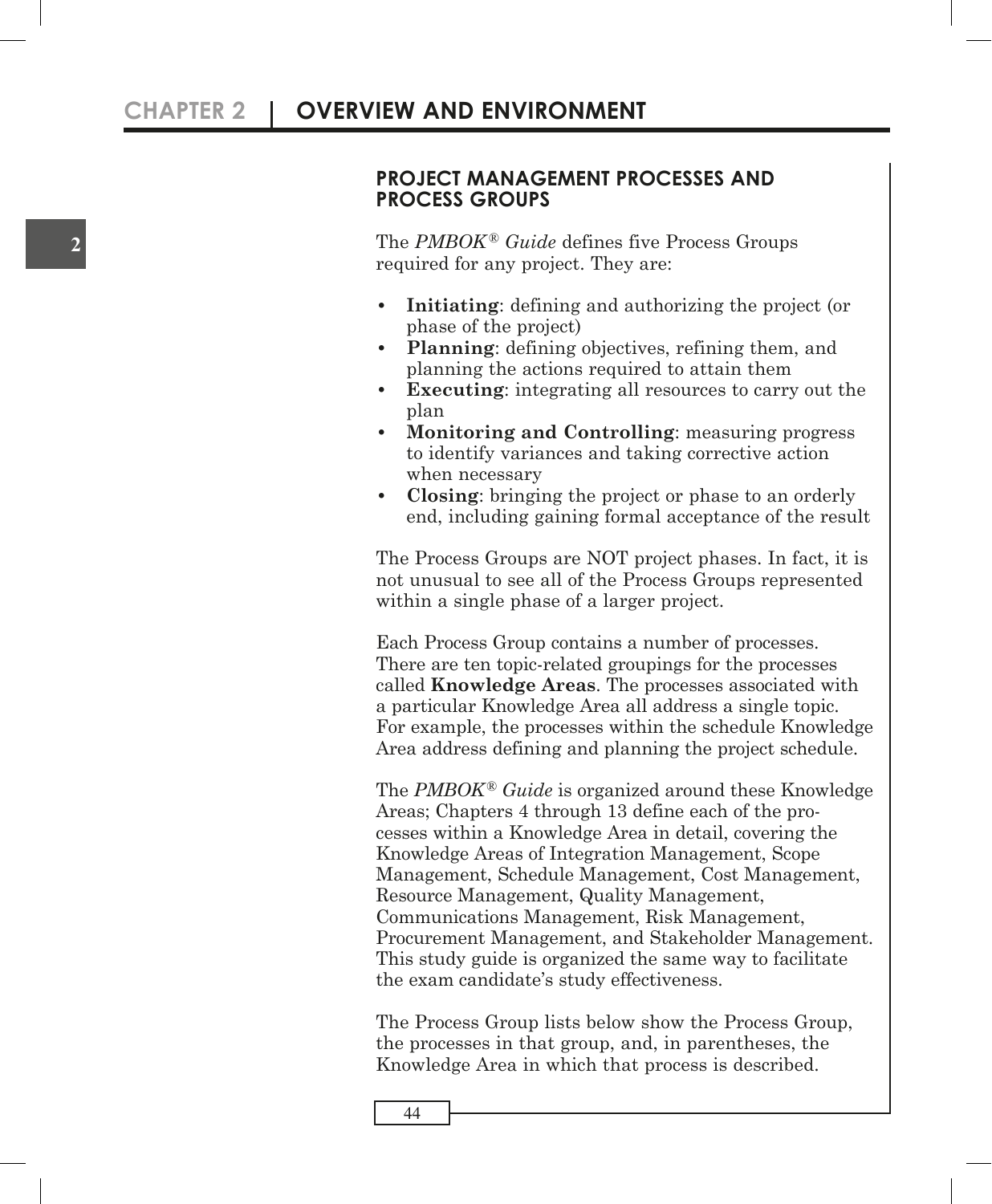# **OVERVIEW AND ENVIRONMENT | CHAPTER 2**

#### **Initiating Process Group**

- 1. Develop Project Charter (Integration)
- 2. Identify Stakeholders (Stakeholder)

#### **Planning Process Group**

- 1. Develop Project Management Plan (Integration)
- 2. Plan Scope Management (Scope)
- 3. Collect Requirements (Scope)
- 4. Define Scope (Scope)
- 5. Create WBS (Scope)
- 6. Plan Schedule Management (Schedule)
- 7. Define Activities (Schedule)
- 8. Sequence Activities (Schedule)
- 9. Estimate Activity Durations (Schedule)
- 10. Develop Schedule (Schedule)
- 11. Plan Cost Management (Cost)
- 12. Estimate Costs (Cost)
- 13. Determine Budget (Cost)
- 14. Plan Quality Management (Quality)
- 15. Plan Resource Management (Resource)
- 16. Estimate Activity Resources (Resource)
- 17. Plan Communications Management (Communications)
- 18. Plan Risk Management (Risk)
- 19. Identify Risks (Risk)
- 20. Perform Qualitative Risk Analysis (Risk)
- 21. Perform Quantitative Risk Analysis (Risk)
- 22. Plan Risk Responses (Risk)
- 23. Plan Procurement Management (Procurement)
- 24. Plan Stakeholder Engagement (Stakeholder)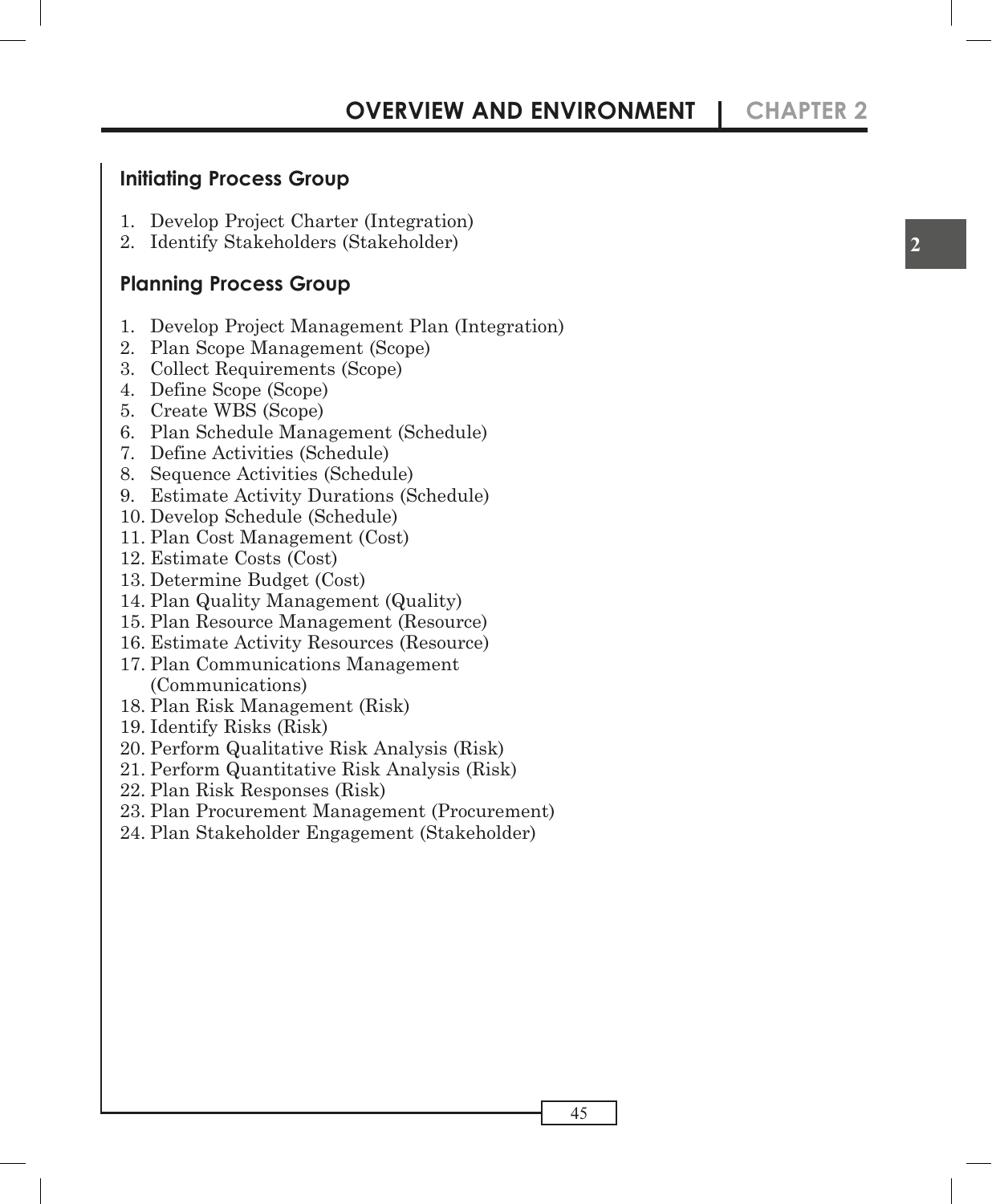#### **Executing Process Group**

- 1. Direct and Manage Project Work (Integration)
- 2. Manage Project Knowledge (Integration)
- 3. Manage Quality (Quality)
- 4. Acquire Resources (Resource)
- 5. Develop Team (Resource)
- 6. Manage Team (Resource)
- 7. Manage Communications (Communications)
- 8. Implement Risk Responses (Risk)
- 9. Conduct Procurements (Procurement)
- 10. Manage Stakeholder Engagement (Stakeholder)

#### **Monitoring and Controlling Process Group**

- 1. Monitor and Control Project Work (Integration)
- 2. Perform Integrated Change Control (Integration)
- 3. Validate Scope (Scope)
- 4. Control Scope (Scope)
- 5. Control Schedule (Schedule)
- 6. Control Costs (Cost)
- 7. Control Quality (Quality)
- 8. Control Resources (Resource)
- 9. Monitor Communications (Communications)
- 10. Monitor Risks (Risk)
- 11. Control Procurements (Procurement)
- 12. Monitor Stakeholder Engagement (Stakeholder)

#### **Closing Process Group**

1. Close Project or Phase (Integration)

#### **Project Management Process Interactions**

Each process has **inputs**, **tools**, **techniques**, and **outputs** as defined in the *PMBOK*® *Guide*. You should take the time to learn the flow of the processes within each Process Group, the relations of processes across Process Groups, and how the outputs of one process become the inputs to other processes.

#### **EXAM TIP**

There are three categories of processes—those used only once, those used periodically, and those used continuously.

#### **EXAM TIP**

Review Figure 1-7 in the *PMBOK*® *Guide* to better understand Process Group interaction.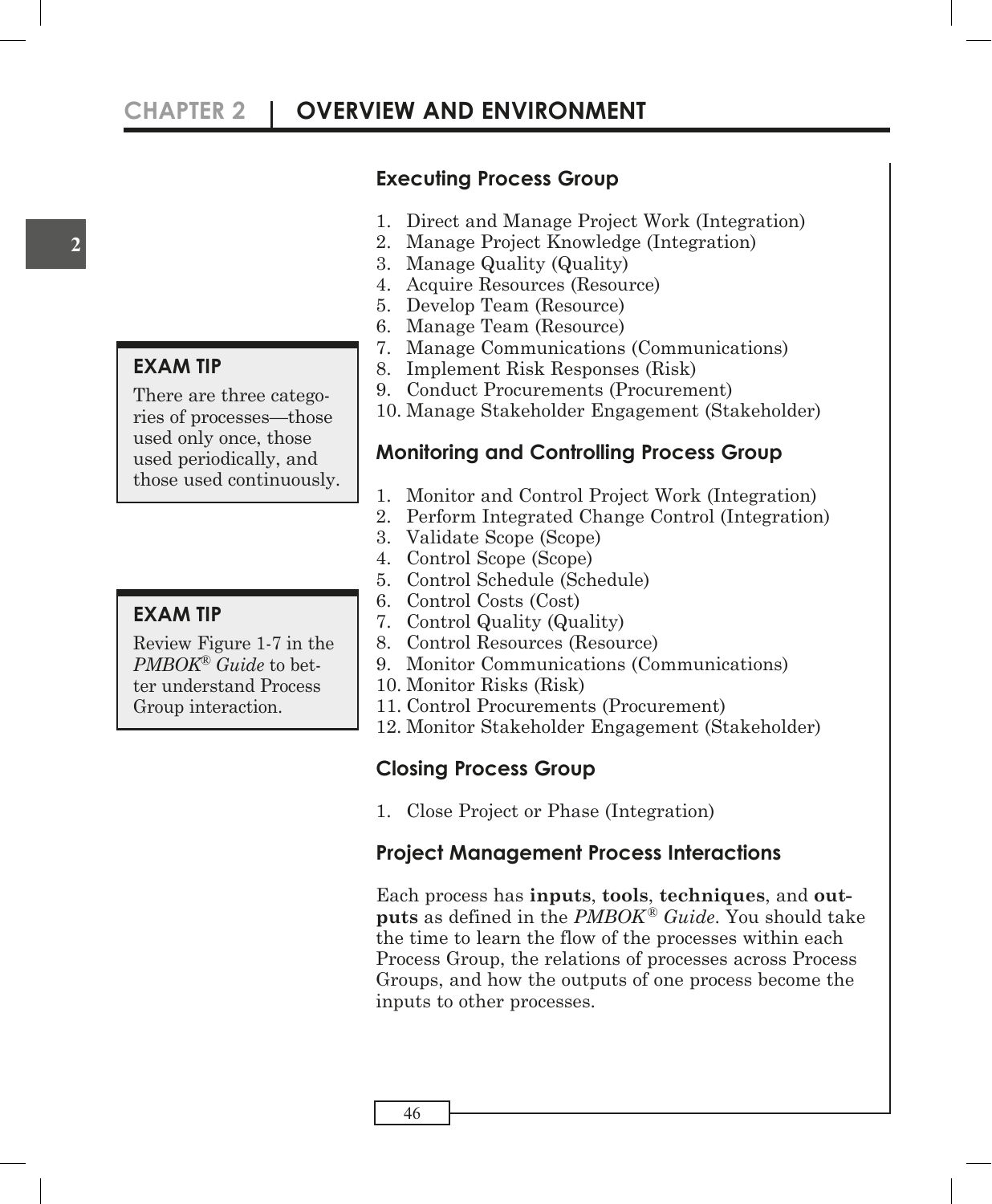**2**



# In order to help you understand how Process Groups flow

#### **Work Performance Data, Work Performance Information, and Work Performance Reports**

In the *PMBOK*® *Guide*, a very specific distinction is made between work performance data, information, and reports.

- **• Data** are raw observations and measurements that are identified as activities being performed
- **• Information** is data that has been analyzed in context
- **• Reports** are the physical or electronic representation of work performance information compiled in project documents

### **EXAM TIP**

An easy way to remember the difference between data and information is that data is typically an output while information is an input.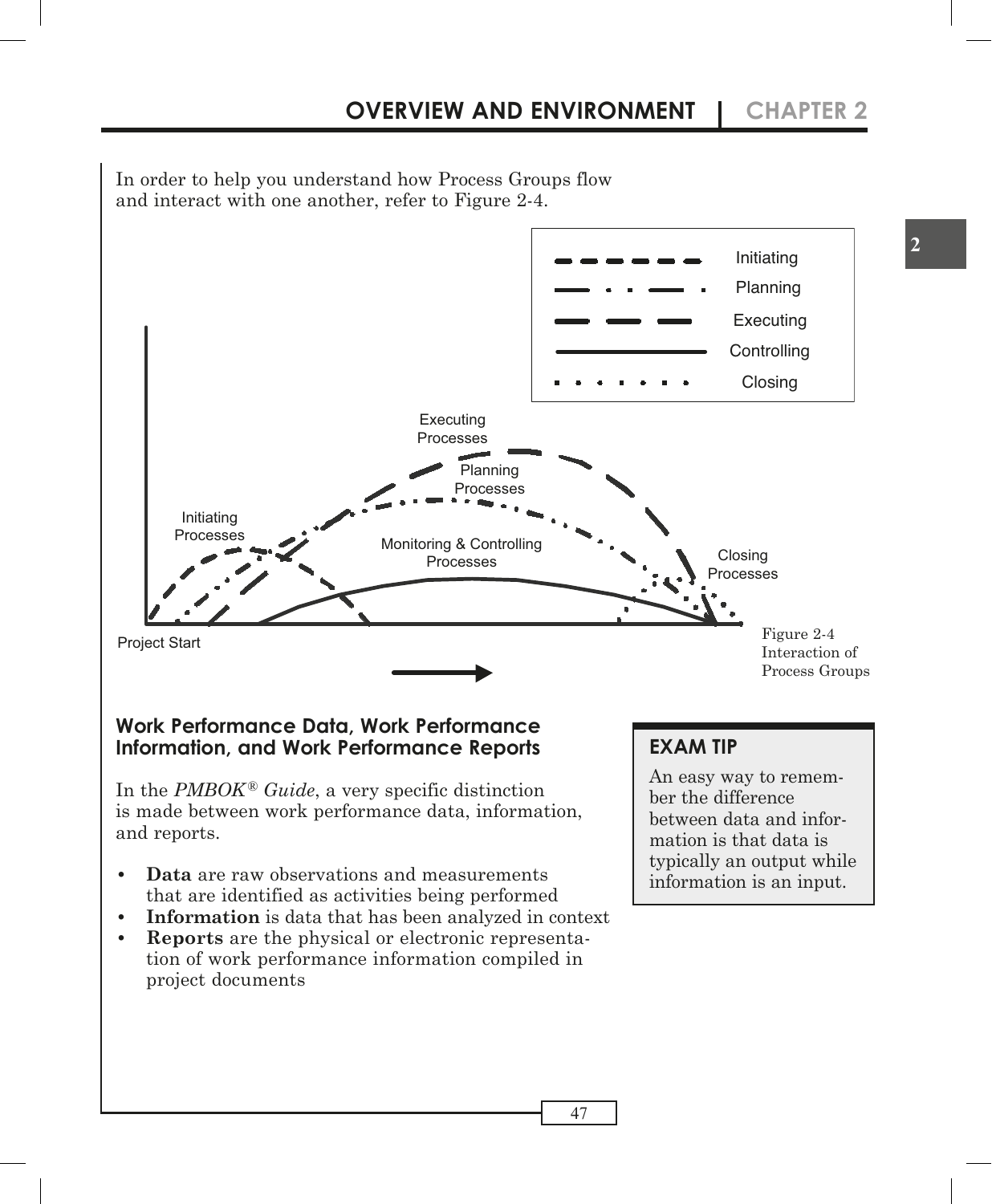#### **Tailoring**

Since no two projects are identical, and each project brings with it new challenges and risks, the project manager must consider how standard or unique a project is and determine whether or not tailoring is needed.

It can be expected that the **organizational process assets** we use for a project will be available to be used, re-used, or modified to accommodate the uniqueness of a project. This is a form of tailoring.

A project manager may also have significant experience in a particular type of project, such as software implementations, but each project has different stakeholders with different needs; therefore, there could be many unique attributes to a project which need to be considered. A project manager must make tailoring decisions and balance the project constraints as well as meet the acceptance criteria of the deliverables.

#### **Project Constraints**

Projects are often performed under many constraints that could impinge on the project's successful completion. These constraints interact and require tradeoffs or decisions that must be made to fulfill project objectives.

Constraints can come from many different sources. Schedules can constrain resources, risk responses can constrain timelines, quality requirements can constrain the type of resources needed on the project, and resource constraints can impact the ability of the project team to deliver on schedule. **Enterprise environmental factors** may also constrain or limit the project team's ability to function.

For example, additional scope requirements will usually mean either more time to complete those requirements or more resources to work on these requirements, thereby increasing project cost as well as creating additional project teams. It is important for the project team to identify known constraints early so that planning can be aligned.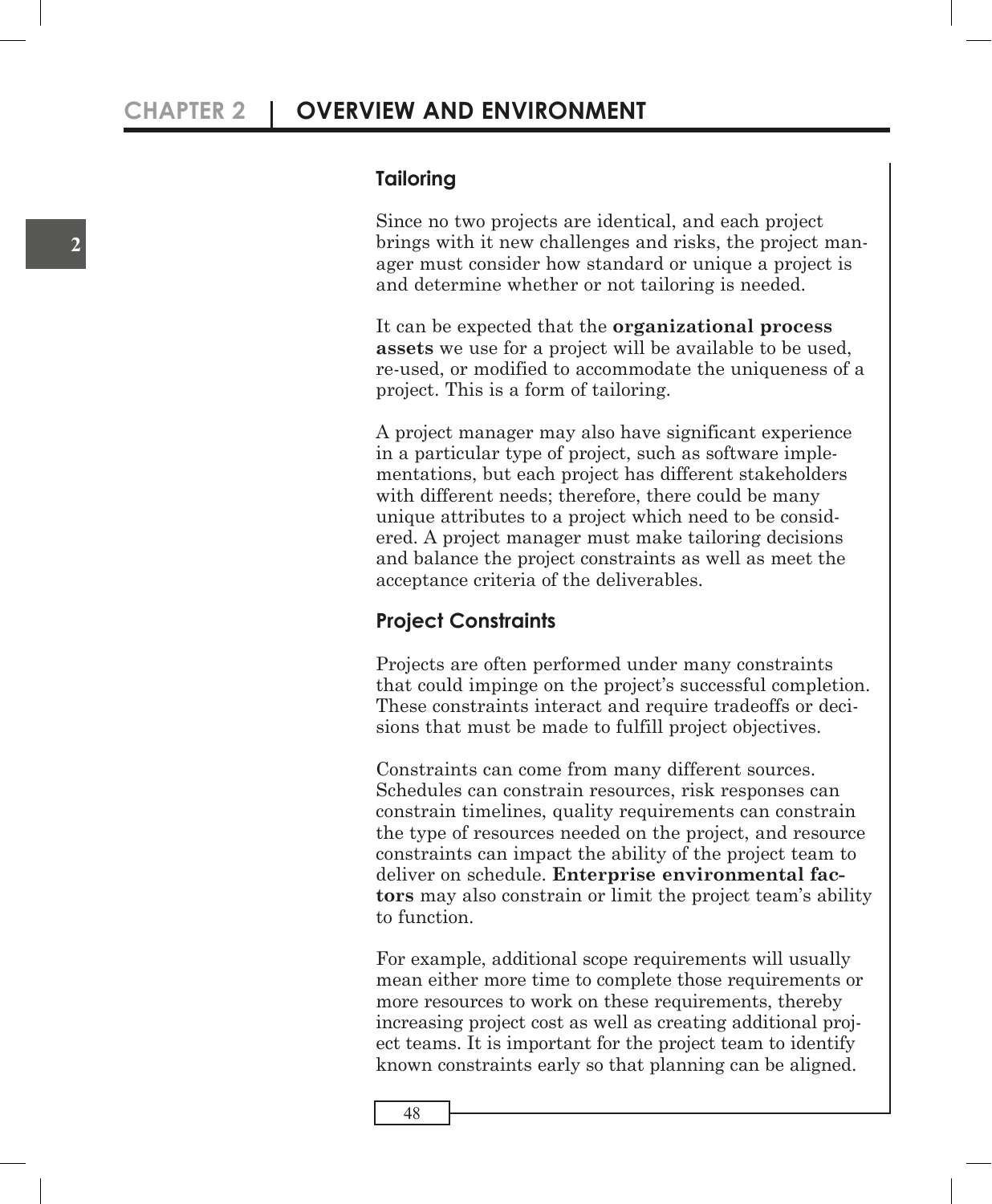#### **PROJECT MANAGEMENT BUSINESS DOCUMENTS**

#### **Business Value**

Every organization has value. If there were no value in a business, it would not exist. Some businesses provide commercial value, while others benefit the community or stockholders. Each organization's value is unique, just as each project is unique. For any project to be successful, the project manager and project team must understand how the project relates to the value of the business. Understanding the business value of an organization will make project managers' responses to varying situations more effective.

Two key documents that help project managers understand the value, or the "why," of the project are the **business case** and the **project benefits management plan**.

#### **Business Case**

An organization often has many identified projects; usually, more projects exist than available resources can handle. Therefore, it is a good practice to follow a project selection and prioritization process in which justification and **cost benefit analysis** of the project are evaluated. The business case is the document that justifies why a project should be accomplished. In most cases, the project sponsor or requesting organization writes the business case. Projects come about based on business needs such as:

- **Market demand**: for the organization to stay in business, it must produce competitive products
- **• Customer request**: the sponsoring organization needs and is willing to pay for new functionality
- **• Legal or social requirements**: Laws can impose deadlines on organizations that increase the urgency of certain projects

It is important to review the business case at the end of each phase to ensure that the business need for the project still exists.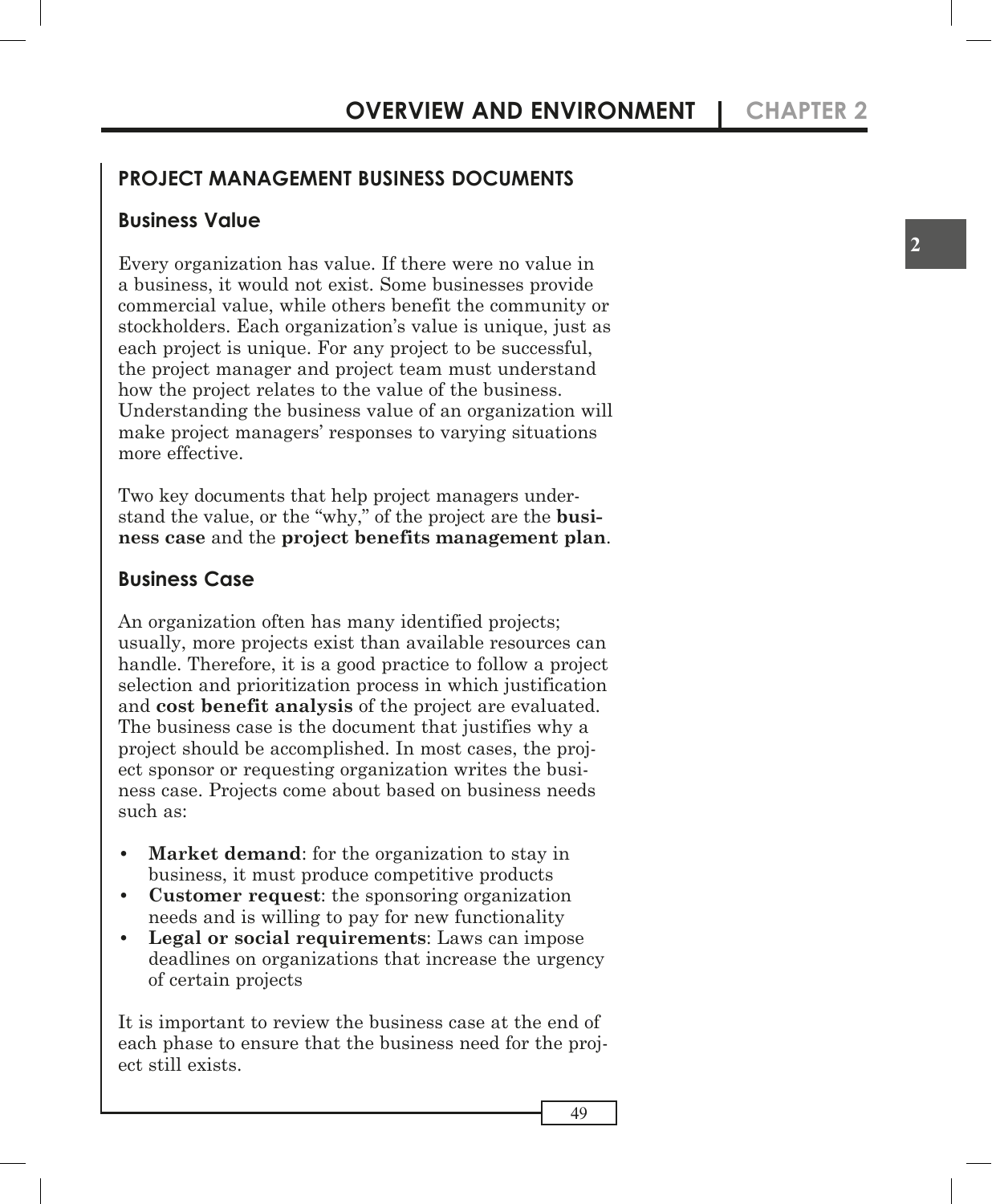#### **EXAM TIP**

PMI emphasizes that successful projects are not just about delivering on time, cost, and scope. It is about delivering business value by achieving project objectives.

#### **EXAM TIP**

A project management plan is not the same as a project schedule.

#### **Project Benefits Management Plan**

All projects provide benefit to an organization. A project benefits management plan describes how and when the benefits of the project will be delivered. Most often benefits are not realized until after a project is completed and transitioned to operations.

A critical input to project planning, the project benefits management plan outlines the ultimate impact the project has on the organization. PMI stresses that success is not only about delivering on time, on budget and within scope. It is more about delivering value to the organization and the project benefits management plan describes this.

#### **Project Charter and Project Management Plan**

Two of the most important documents for managing a project are the project charter and the project management plan. The project charter authorizes the project and the project manager to apply organizational resources to the project activities. The charter is a living document guiding the project team in the delivery of the overall project objectives.

The project management plan describes how the project will be executed, monitored, and controlled.

In many organizations, a template can be used and **tailored** to the unique characteristics of the project. These characteristics are generally described within the project charter.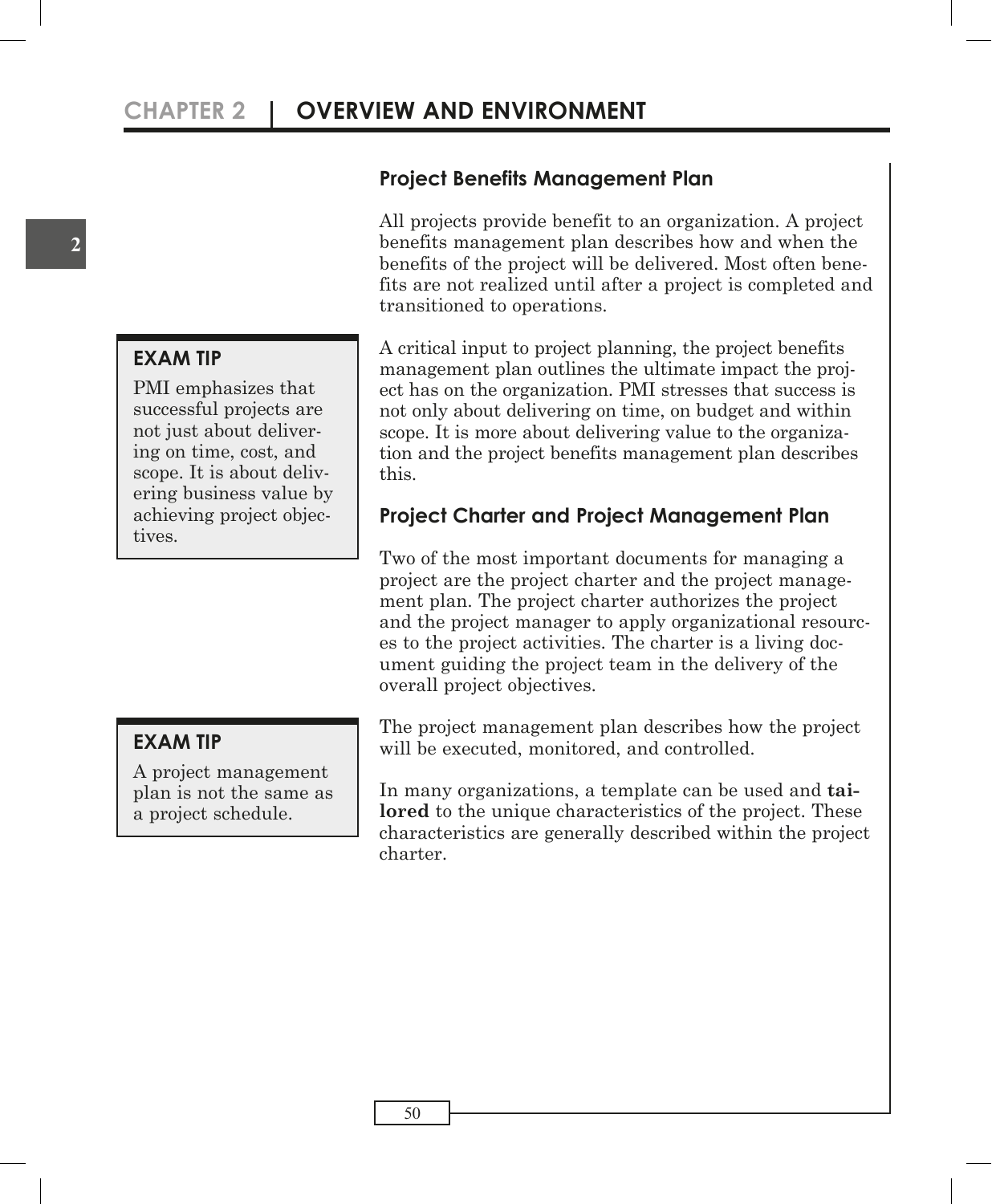# **OVERVIEW AND ENVIRONMENT | CHAPTER 2**

#### **Project Success Measures**

It is important to define clearly what project success looks like and how it will be measured.

Project success measures, or objectives, can vary greatly from project to project. Ill-defined or vague criteria can lead to project failure. Some examples of success measures include:

- Delivering an agreed-upon return on investment
- Fulfilling contract terms and conditions
- Delivering on end-user adoption
- Satisfying stakeholder expectations

In order to ensure project success, project **objectives**  must be defined. Good objectives should be clear, well defined, and feasible. Project objectives should follow the SMART guideline that objectives must be:

- **• S**pecific clear with no ambiguity
- **• M**easurable with quantifiable indicators of success
- **• A**ssignable with responsibility resting on an individual or organization
- **• R**ealistic achievable within the constraints
- Timely with specific duration and due dates

If the project is part of a program, project success measures can be driven by the needs of the program.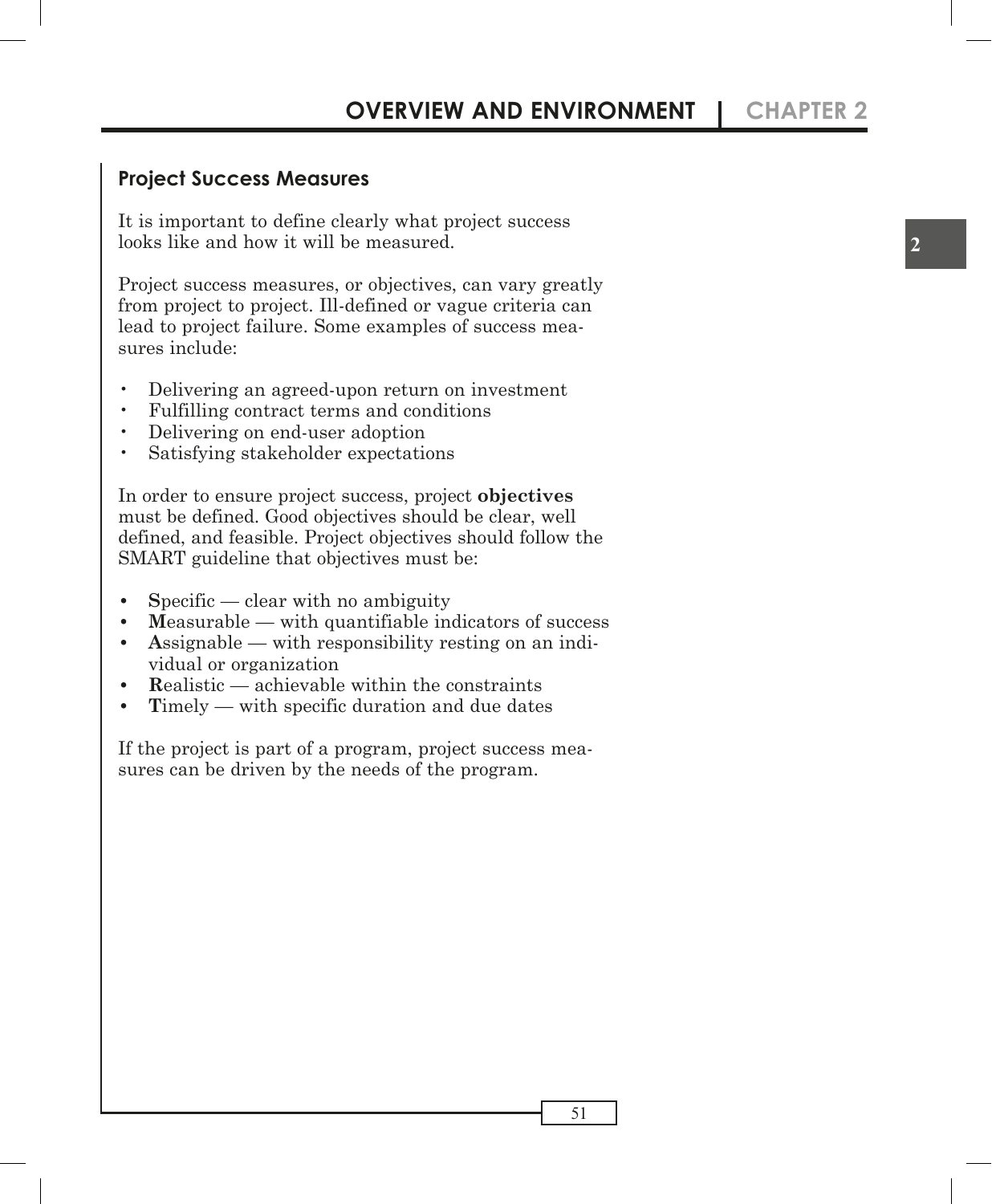#### **ENTERPRISE ENVIRONMENTAL FACTORS (EEF)**

The workplace has changed tremendously in the past two decades, forcing organizations to compete in a global economy. Various internal and external factors can and often do contribute to, or detract from, a project's success. The following are examples of situations in which a project manager can be impacted by an enterprise environmental factor:

- Does the company allow for external resources and does it have a standard way to contract with third party vendors?
- Does the company hire employees from different time zones and countries and how does that affect the way the project is managed?
- Is there an external market demand for your product and is it critical for the project to be delivered on time in order to achieve the revenue goals?
- Is there a regulation that constrains what can be or cannot be delivered for a project or when the project must be delivered?

Organizational culture, an enterprise environmental factor, is a big part of today's environment. Every organization is different, and what works in one organization may not work in another. The project manager must be able to assess the environmental factors of both the performing organization as well as external organizations that they may be interacting with on the project, such as the customer or vendor.

Knowing the **vision**, **values**, **regulations**, **risk appetite**, and **work ethic** of an organization, to name a few, will change how a project manager manages and responds to situations on the project.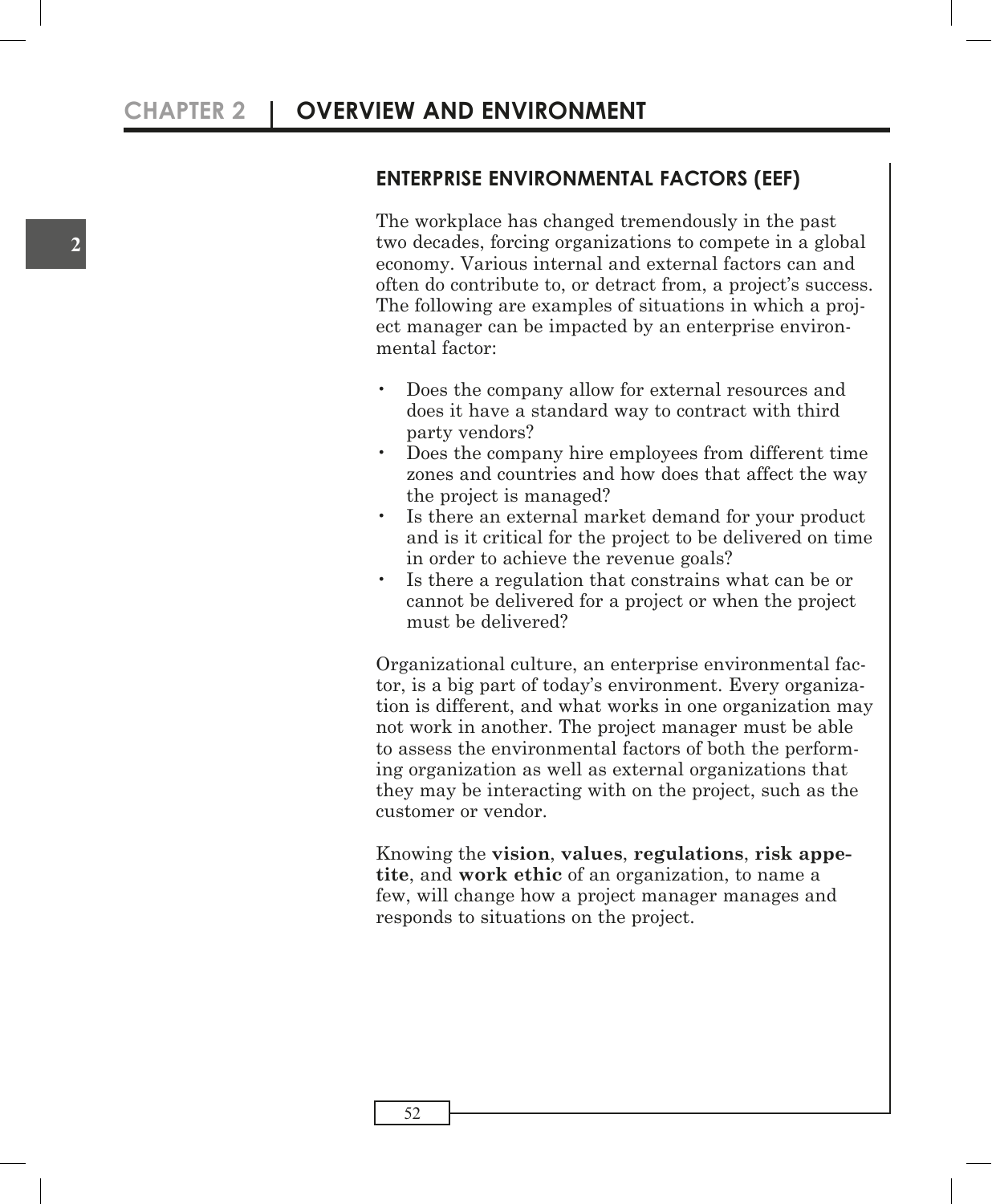#### **ORGANIZATIONAL PROCESS ASSETS (OPA)**

An organizational process asset can be any tangible property or resource of the organization that the project team has access to use, re-use, **tailor**, or modify to support the project effort. The following are examples of situations in which a project manager can utilize organizational process assets:

- Using a schedule template for an information technology project within the same organization as the starting point for the WBS development activities
- Using a prior quality control plan as the basis for another project's quality control plan
- Inserting current human resource guidelines for hiring and managing contractor resources for the project within the resource management plan
- Reviewing a prior project's lessons learned document to trigger thought and discussion on potential risks that could be encountered on the existing project

Use of organizational process assets can greatly minimize the time and effort a project team needs in putting together a comprehensive project management plan.

**Knowledge repositories** are organizational process assets that are designated for storing and retrieving information. Successful and unsuccessful projects can provide critical information to future project leaders on how to succeed or to avoid failure. Repositories can include:

- Versions of software and hardware
- Past labor hours, costs, and budgets
- Historical closure information and lessons learned documentation
- Issues and defect status, resolution, and action item results
- Past metrics on processes and products
- Project files from previous projects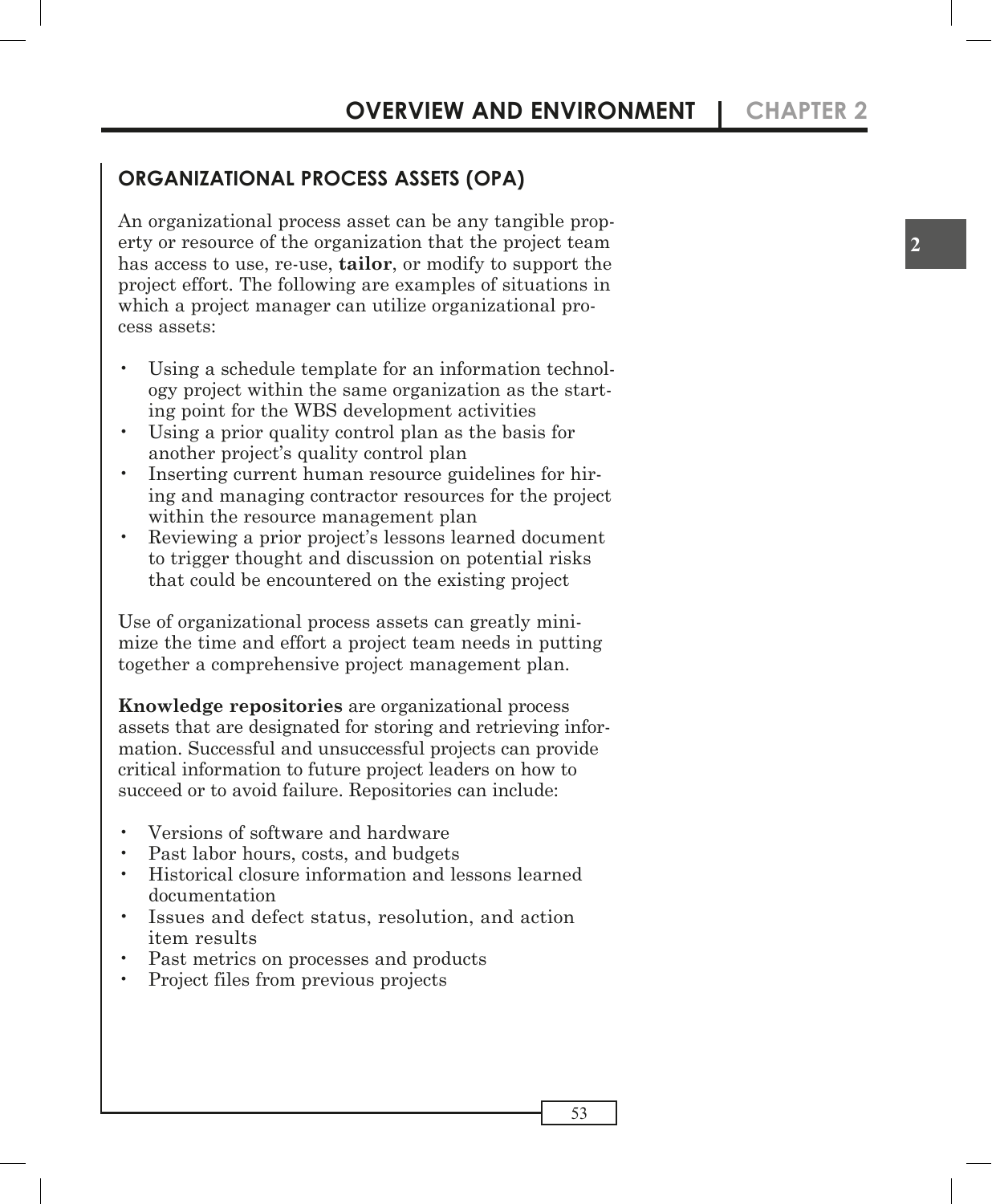# **CHAPTER 2 OVERVIEW AND ENVIRONMENT**

#### **EXAM TIP**

For the exam, you should know the various elements that could be included in a governance framework.

#### **EXAM TIP**

The *PMBOK*® *Guide*  places emphasis on the social, economic, and environmental influences on projects. A key influence on the role and authority of the project manager is the organizational structure. Anyone wishing to pass the exam must understand organizational influences.

#### **ORGANIZATIONAL SYSTEMS**

As we understand that each project is unique, organizations themselves are unique and have their own set of constraints. The policies, procedures, processes and assets that work in one organization will not necessarily work in any other organization.

Successful navigation of these organizational systems by the project manager is necessary to succeed. These organizational systems define the responsibility, accountability and authority within the organization.

**Project governance** is an **oversight function** that provides the organization's project teams direction and structure for successfully delivering projects. **Project management offices**, **program management offices**, and **portfolio management offices** are all forms of governance; however, within an organization, how each office provides value to the project teams will vary from company to company. These frameworks influence how:

- Objectives are set and achieved
- Risks are monitored and assessed
- Performance is optimized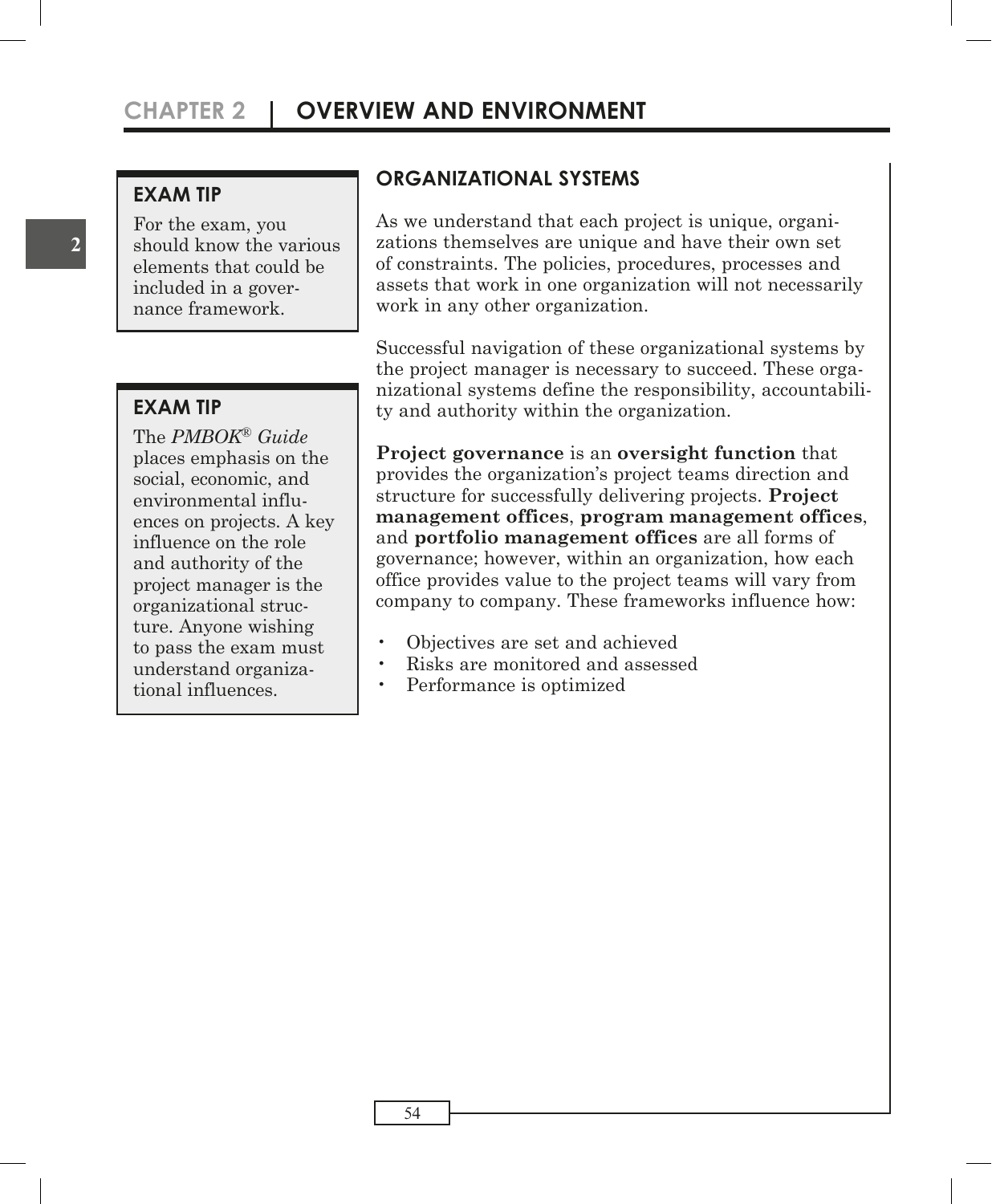#### **Organizational Structure Types**

The *PMBOK*® *Guide* stresses the importance of organizational structures because the organizational structure will often constrain the availability of resources for a project.

The primary organizational structures, used by most companies, are functional, matrix, and project-oriented. Additionally, many organizations have project management offices to govern project management processes.

#### **Functional Organization**

In a functional organization, each employee is in a hierarchical structure with one clear superior. Staff is grouped by specialty, such as accounting, marketing, or engineering. The pros and cons of a functional organization are shown in Figure 2-5. Included in a functional organization is the use of a **project expeditor** or a **project coordinator**.

| <b>PROS</b>                                                                                                                                                    | CONS                                                                                                                                                                                                                                 |  |
|----------------------------------------------------------------------------------------------------------------------------------------------------------------|--------------------------------------------------------------------------------------------------------------------------------------------------------------------------------------------------------------------------------------|--|
| Flexibility in staff use<br>Availability of experts for<br>multiple projects<br>Grouping of specialists<br>Technological continuity<br>Normal advancement path | Client is not the focus of<br>activity<br>Function rather than<br>problem oriented<br>No one fully responsible for<br>the project<br>Slow response to the client<br>Tendency to suboptimize<br>Fragmented approach to<br>the project |  |

 $r$ igure  $2-5$ Functional Organization Pros and Cons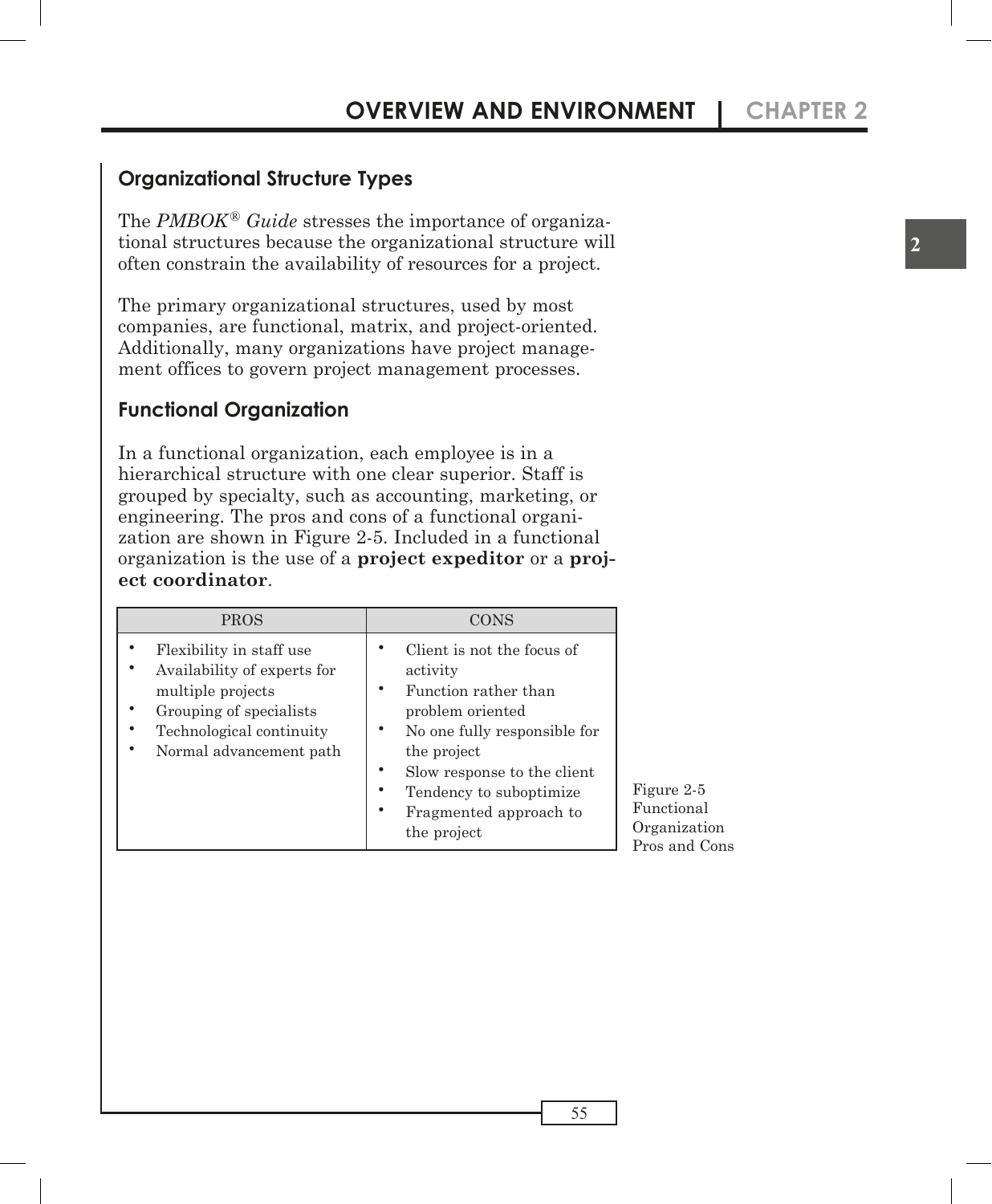#### **Matrix Organization**

Understand the matrix organizations—weak, balanced, and strong—and how they differ. The pros and cons of a matrix organization are listed in Figure 2-6. Matrix organizations have:

- High potential for conflict
- Team members who are borrowed from their functional groups and who are therefore caught between their functional manager and their project manager (but as projects draw to a close, these team members know they have a "home" with their functional groups)
- Team members who only see pieces of the project and may not see the project to completion
- An advantage in relatively complex projects in which cross-organizational knowledge and expertise are needed
- Project managers whose authority and time on a project increases from weak matrix (lowest) to balanced matrix to strong matrix (highest)

| <b>PROS</b>                           |                                      |  |
|---------------------------------------|--------------------------------------|--|
| Project is the point of emphasis      | Two-boss syndrome                    |  |
| Access to a reservoir of technical    | More time and effort needed to       |  |
| talent                                | acquire team members                 |  |
| Less anxiety about the team's future  | Functional managers may be reluc-    |  |
| at project completion                 | tant to share top performers         |  |
| Quick client response                 | Conflicts of authority between proj- |  |
| ٠                                     | ect manager and functional manager   |  |
| Better firm-wide balance of resources | Careful project monitoring required  |  |
| Minimizes overall staff fluctua-      | Political infighting among project   |  |
| tions                                 | managers                             |  |

#### **Project-Oriented Organization**

In project-oriented organizations, team members are often colocated and the project manager has a great deal of independence and authority. Team members worry about their jobs as a project draws to a close. Figure 2-7 shows the pros and cons of project-oriented organizations.

#### **EXAM TIP**

Become very familiar with Table 2-1 in the *PMBOK*® *Guide*, Influences of Organizational Structures on Projects.

Figure 2-6 Matrix Organization Pros and Cons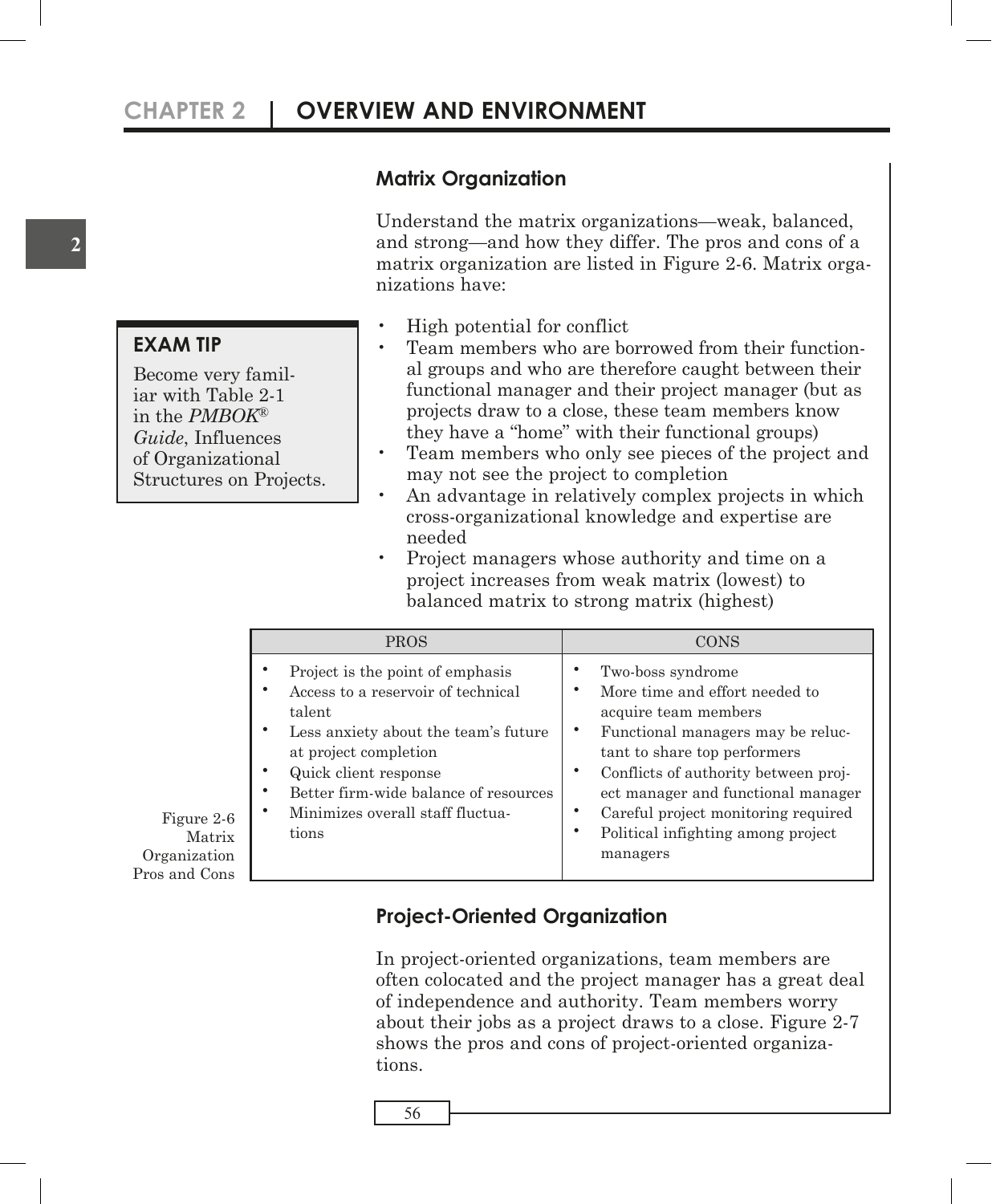# **OVERVIEW AND ENVIRONMENT | CHAPTER 2**

**2**

| <b>PROS</b> | <b>CONS</b> |
|-------------|-------------|
|             |             |

- One boss
- Project manager has a great deal of independence and authority
- Team members are often colocated
- Team members are treated as insiders
- Most resources are involved in project work
- If not tracked closely, hourly costs may become inflated while specialists are waiting between assignments or are on call
	- Bureaucracy, standards, procedures, and documentation may result in an abundance of red tape

Figure 2-7 Projectized Organization Pros and Cons

## **Project Management Office (PMO)**

The project management office is an additional layer of organization dedicated to helping project managers. Although most often found in matrixed or projectized organizations, a project management office may exist in any type of organizational structure.

There are different types of PMOs. It is important to understand the difference between **supportive**, **controlling**, and **directive** PMOs.

- Supportive provide consultation on tools, templates, and best practices without much authority
- Controlling have more authority in ensuring project teams comply with agreed-upon standard
- Directing actually manage the project managers and their associated projects

Figure 2-8 shows the pros and cons of adding a PMO layer of organization.

| <b>PROS</b>                                                                                                                                                                                                                                                                           | CONS                                                                                                                                                                                                                          |  |
|---------------------------------------------------------------------------------------------------------------------------------------------------------------------------------------------------------------------------------------------------------------------------------------|-------------------------------------------------------------------------------------------------------------------------------------------------------------------------------------------------------------------------------|--|
| Emphasis on project manage-<br>ment career paths<br>Less anxiety among project<br>managers about the next assign-<br>ment at project completion<br>Centering of project manage-<br>ment competencies<br>Standardization of the project<br>management system<br>Centralized management | Additional layer of hierarchy<br>Some of the adverse aspects of<br>٠<br>a matrix organization<br>All of the adverse aspects of a<br>٠<br>projectized organization<br>Lack of application knowledge<br>by the project managers |  |

Figure 2-8 PMO Pros and Cons

57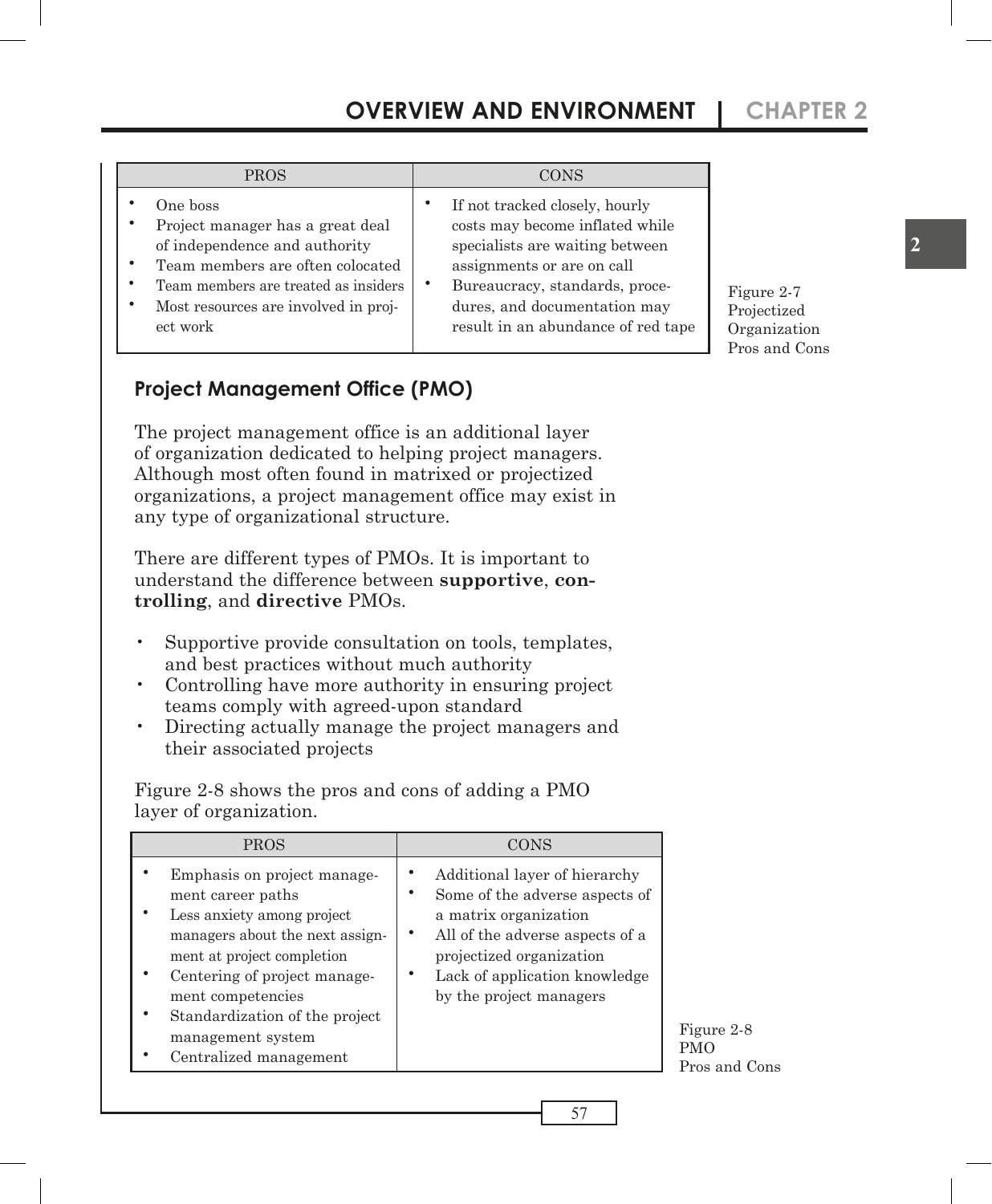# **CHAPTER 2 | OVERVIEW AND ENVIRONMENT**

#### **SAMPLE CAPM EXAM QUESTIONS ON OVERVIEW AND ENVIRONMENT**

- 1. One difference between organizational process assets (OPAs) and enterprise environmental factors (EEFs) is that:
	- a) OPAs are specific to the performing organization
	- b) OPAs address physical environmental elements
	- c) EEFs include the knowledge gained on prior projects
	- d) EEFs are internal to the organization
- 2. One difference between a program and a portfolio is that:
	- a) Programs are unique endeavors while portfolios are continuous
	- b) A portfolio's success is dependent on the performance of the portfolio items, while a program's success is based on the program charter
	- c) Programs are a set of related projects, while portfolios include all projects, related or not
	- d) Programs have a business scope, while portfolios have a strategic scope
- 3. The life cycle that is generally used when the project scope is well-defined is called:
	- a) Incremental
	- b) Adaptive
	- c) Predictive
	- d) Iterative
- 4. Performing a phase gate review helps focus the project on:
	- a) Potential risks that should be identified
	- b) Additional requirements for the project
	- c) The business need for the project
	- d) Procurement items that may be needed in the phase

Notes: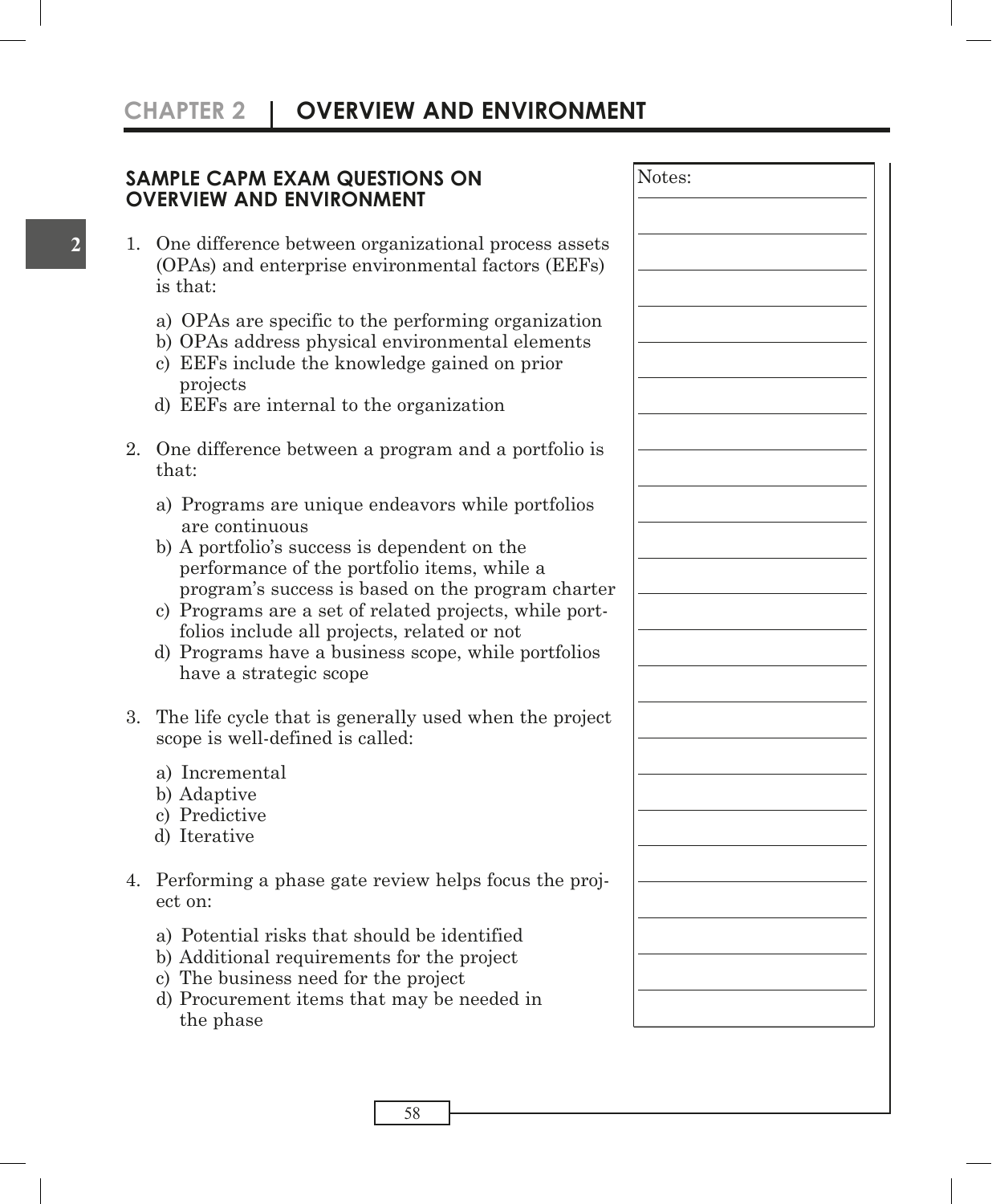# **OVERVIEW AND ENVIRONMENT | CHAPTER 2**

5. What is likely to take place during the executing processes? a) Completing the work defined in the project management plan b) Obtaining authorization for the project c) Tracking, reviewing, and regulating progress and performance of the project d) Defining the course of action required to attain the objectives of the project 6. There are two categories of organizational process assets. The category that is typically not updated as part of project work is called: a) Processes, policies, and procedures b) Resource availability c) Organizational knowledge bases d) Employee capabilities 7. A \_\_\_\_\_\_\_ is a collection of various components that together can produce results not obtainable by the individual components alone. a) Portfolio b) Project c) Program d) System 8. When a project is divided into phases, how do the Process Groups apply? a) It's usually not necessary to go through the Initiating Process Group again b) Planning of a prior phase will probably be sufficient for the next phase c) Monitoring and controlling will be simplified because of your experience in a prior phase d) All Process Groups may be repeated for each phase Notes: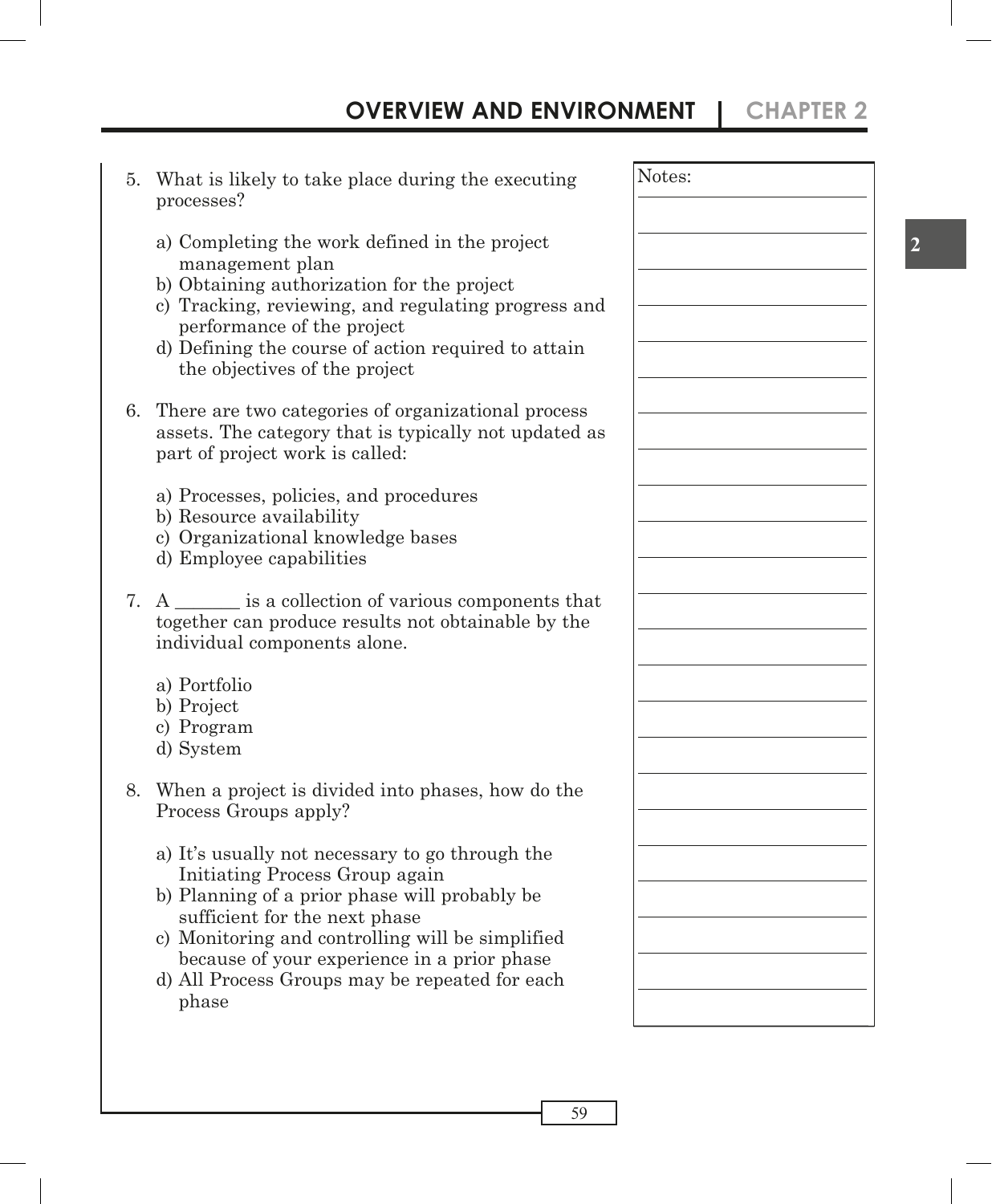# **CHAPTER 2 | OVERVIEW AND ENVIRONMENT**

| 9. A project management office that directly manages<br>projects is considered:                                                              | Notes: |
|----------------------------------------------------------------------------------------------------------------------------------------------|--------|
| a) Controlling<br>b) Directive<br>c) Predictive<br>d) Supportive                                                                             |        |
| 10. ___________ is the framework within which authority<br>is exercised in organizations.                                                    |        |
| a) Enterprise environmental factors<br>b) Organizational structures<br>c) Governance<br>d) Organizational process assets                     |        |
| 11. The development life cycle that is used when the<br>detailed scope is defined and approved before the<br>start of an iteration is:       |        |
| a) Adaptive<br>b) Incremental<br>c) Predictive<br>d) Iterative                                                                               |        |
| 12. Any artifact, practice, or knowledge that can be used<br>in your project and generally makes it easier to man-<br>age is called $a(n)$ : |        |
| a) Organizational process asset<br>b) Infrastructure<br>c) Commercial database<br>d) Scheduling software                                     |        |
|                                                                                                                                              |        |
|                                                                                                                                              |        |
|                                                                                                                                              |        |

 $\overline{\phantom{a}}$ 

 $\overline{\phantom{a}}$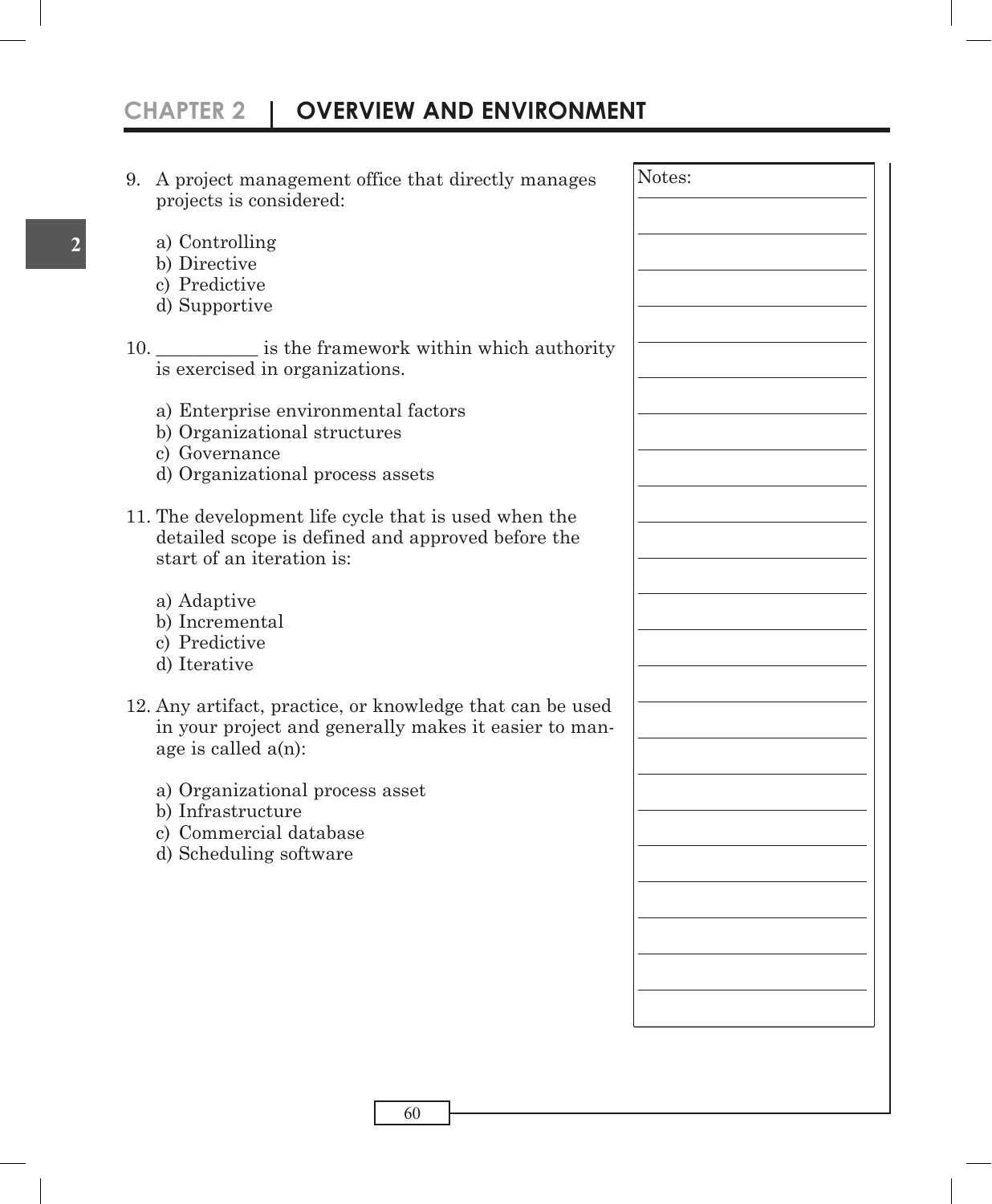# **OVERVIEW AND ENVIRONMENT | CHAPTER 2**

| 13. Which of the following statements is true regarding<br>project management?                                                                                                                                                                                                                                                                                        | Notes: |
|-----------------------------------------------------------------------------------------------------------------------------------------------------------------------------------------------------------------------------------------------------------------------------------------------------------------------------------------------------------------------|--------|
| a) It should focus on the life cycle of product-oriented<br>processes<br>b) Project requirements may be met without<br>intentionally managing interrelated activities<br>c) It is an integrative undertaking that requires<br>alignment among processes<br>d) Projects exist within a closed system in the orga-<br>nization                                          |        |
| 14. What is the key benefit obtained from project plan-<br>ning processes?                                                                                                                                                                                                                                                                                            |        |
| a) Allows the project manager to manage<br>stakeholders' expectations and coordinate project<br>resources<br>b) Provides a way to track and review progress and<br>manage changes aggressively<br>c) Aligns stakeholders' expectations with the<br>project's purpose<br>d) Helps the team define the strategy, tactics, and<br>course of action to complete a project |        |
| 15. What impact does a matrix organization have on<br>project team management and development?                                                                                                                                                                                                                                                                        |        |
| a) Team development is simplified<br>b) Team development becomes more complex<br>c) There is no impact<br>d) Team development does not take place in matrix<br>organizations                                                                                                                                                                                          |        |

**2**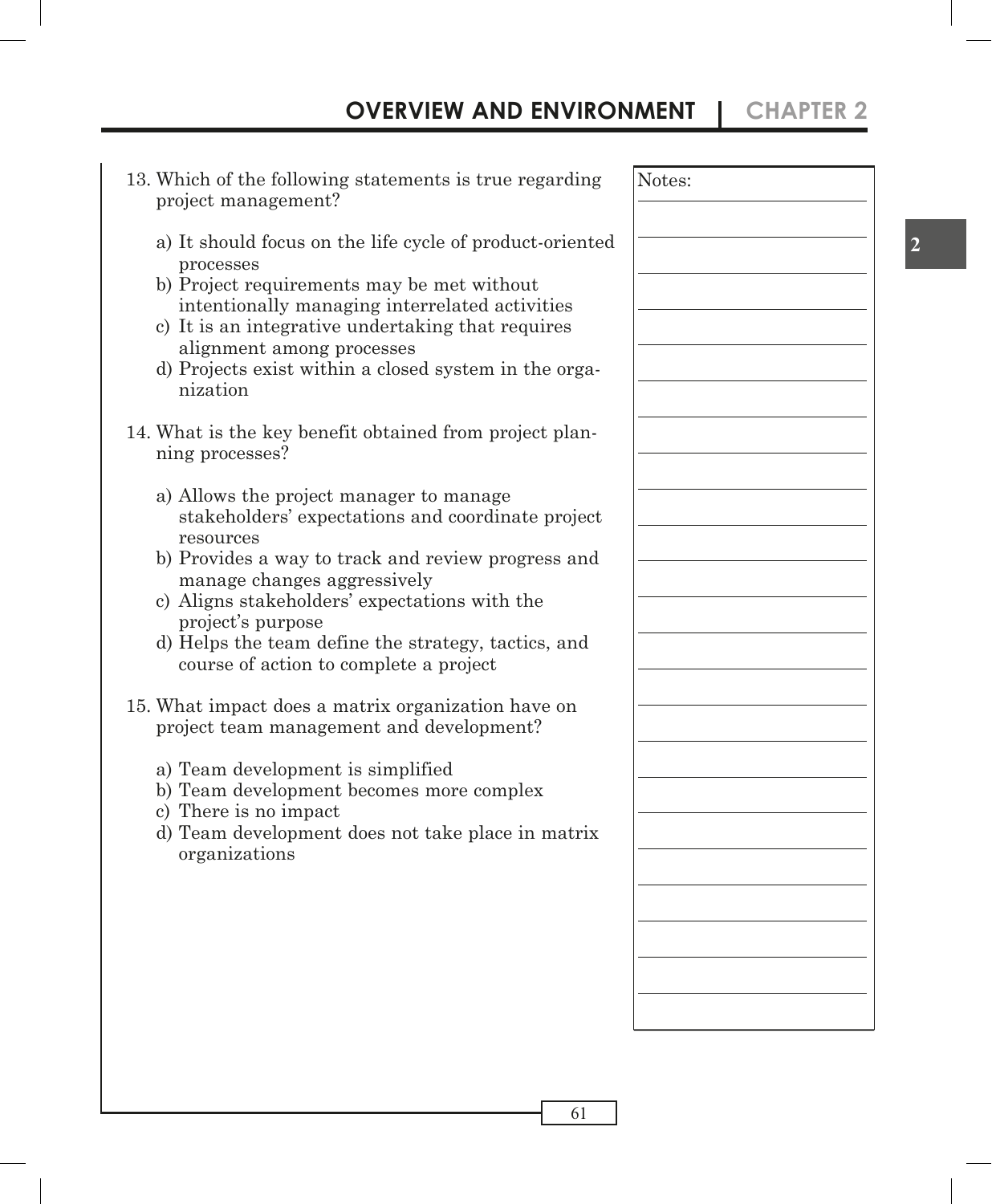#### **ANSWERS AND REFERENCES FOR SAMPLE CAPM EXAM QUESTIONS ON OVERVIEW AND ENVIRONMENT**

Section numbers refer to the *PMBOK*® *Guide*.

#### **1. A Section 2.2 and 2.3 – Initiating**

Organizational process assets are specific to and are used by the performing organization, while enterprise environmental factors are not under the control of the project team, however they do influence, constrain, or direct the project.

#### **2. C Section 1.2.3.1 – Initiating**

Know the differences between projects, programs, and portfolios.

#### **3. C Section 1.2.4.1 – Planning**

Predictive life cycles include the traditional waterfall type.

#### **4. C Section 1.2.4.3 – Initiating**

A phase gate is a decision point to determine continuance of the project by reviewing performance against the plan and ensuring that the project continues to deliver value.

#### **5. A Section 1.2.4.5 – Executing**

B) takes place in initiating processes; C) takes place in monitoring and controlling processes; and D) takes place in planning processes.

#### **6. A Section 2.3 – Initiating**

B) and D) are enterprise environmental factors; C) is the second category of organizational process assets.

#### **7. D Section 2.4.1 – Initiating**

A) portfolios are project, programs, and operations managed together to achieve a strategic objective; B) projects are initiated to meet project objective; and C) programs are a group of projects and other programs to meet program objectives.